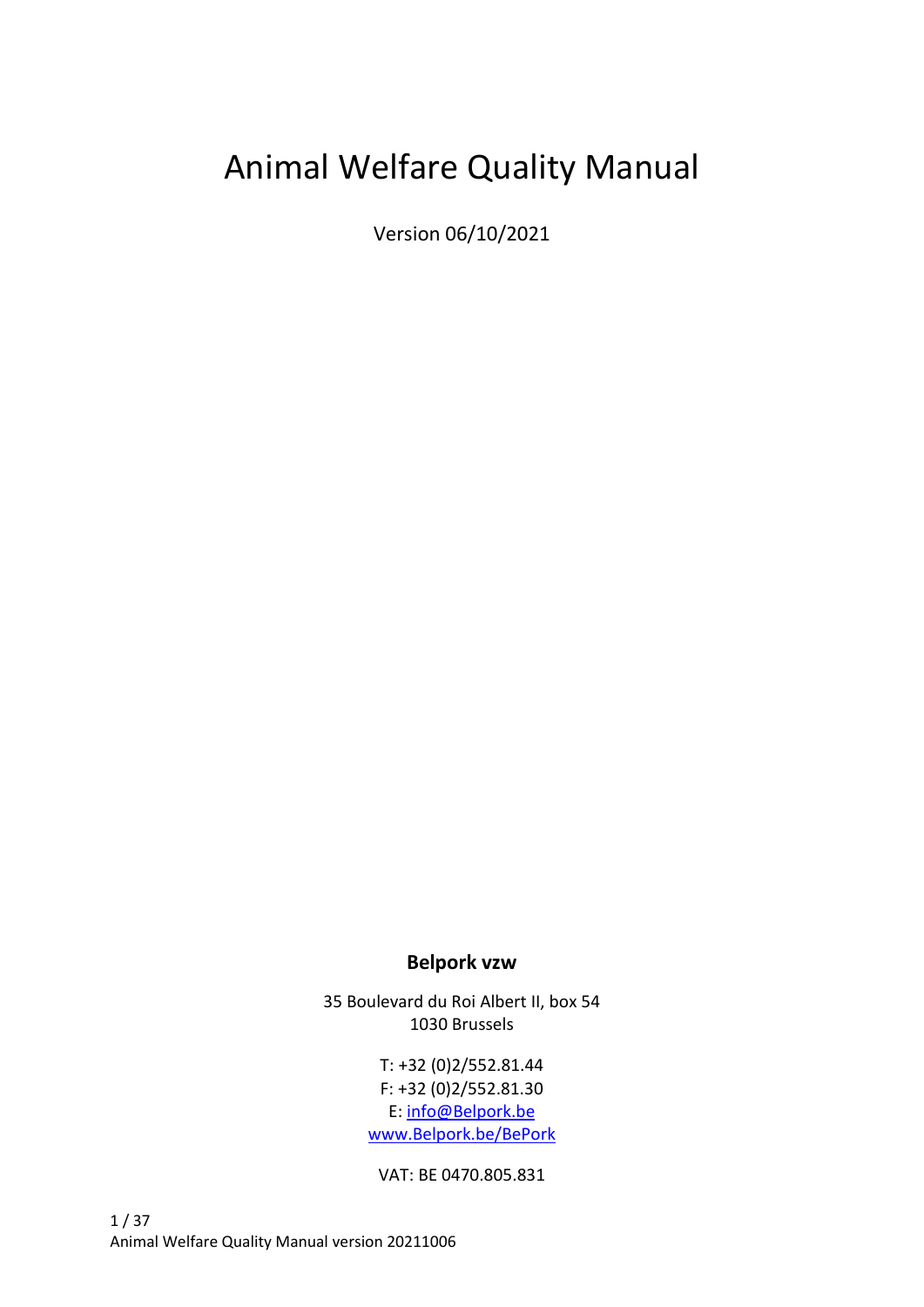## Table of contents

| 1.   |
|------|
| 1.1. |
| 1.2. |
| 1.3. |
| 2.   |
| 3.   |
| 4.   |
| 5.   |
|      |
|      |
|      |
|      |
|      |
|      |
| 1.   |
| 2.   |
| 3.   |
|      |
|      |
| 1.   |
| 2.   |
|      |
|      |
| 1.   |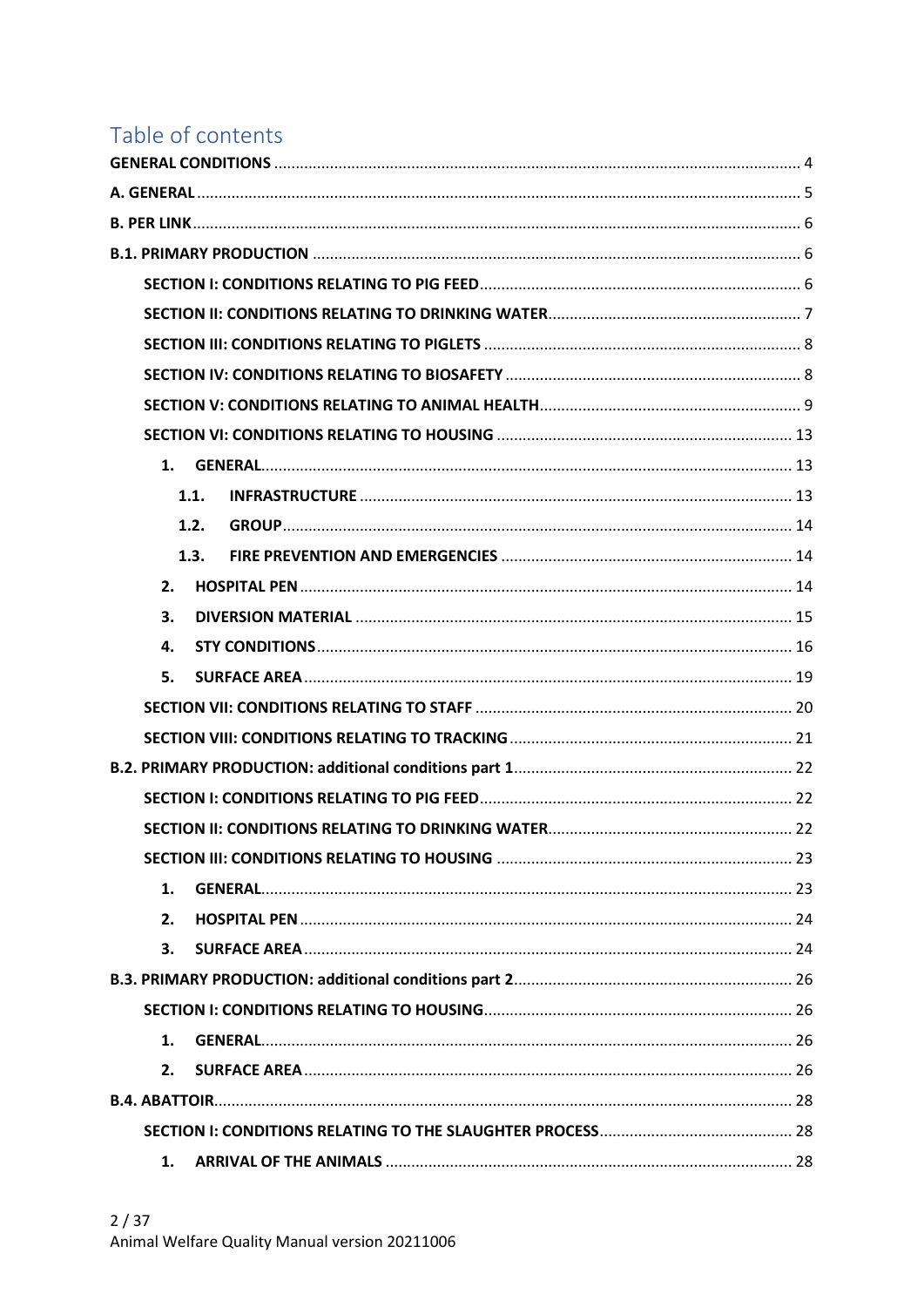|              | 2. |  |
|--------------|----|--|
|              | 3. |  |
|              | 4. |  |
|              | 5. |  |
|              | 6. |  |
|              | 7. |  |
|              | 8. |  |
|              |    |  |
|              |    |  |
|              |    |  |
|              | 1. |  |
|              | 2. |  |
|              | 3. |  |
|              | 4. |  |
|              |    |  |
|              |    |  |
| $\mathsf{C}$ |    |  |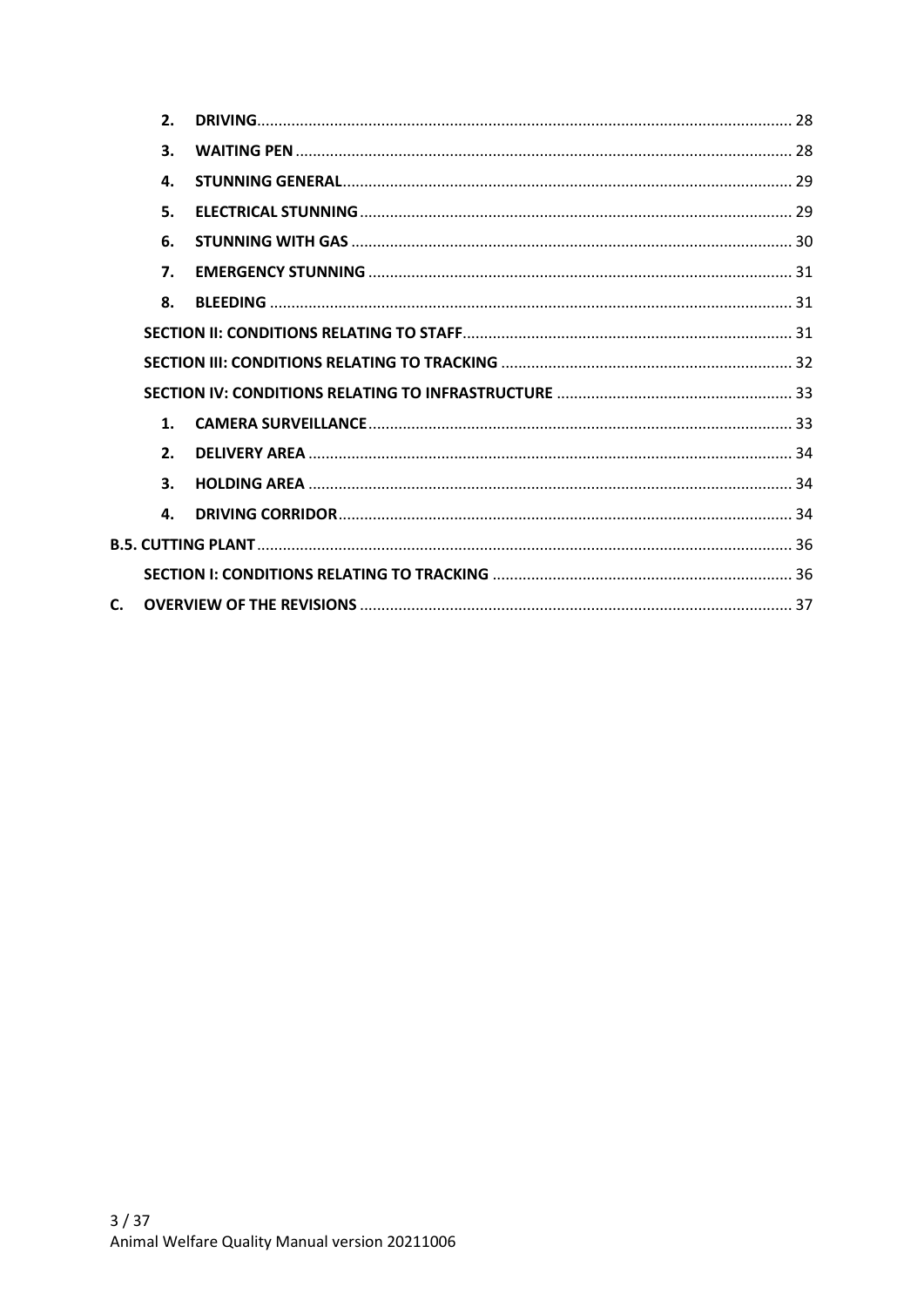#### <span id="page-3-0"></span>GENERAL CONDITIONS

Each participant in the animal welfare (DWZ) quality manual undertakes to observe both the European, the national and regional regulations that apply to the production, transport, processing and selling of pigs and pork.

To comply with the provisions of the Royal Decree on self-checking, mandatory notification and traceability in the food chain (KB 14/11/2003), and thus guarantee food safety, traceability and animal health, the animal welfare participant must be certified for sector guide G-040 'Primary production' (Module C: General section and the specific section on 'Pigs') or G-018 'Generic self-checking guide for abattoirs, cutting plants and processing installations'. In order to meet the statutory requirements relating to animal welfare, the pig producer must have a Codiplan Animal Welfare certificate. In addition, the participant in the animal welfare quality label undertakes to be certified in accordance with the BePork quality manual.

The participant in the animal welfare quality label shall closely observe all the additional conditions of Belpork vzw contained in the animal welfare quality manual and BePork regulations.

The definitions given in the BePork regulations also apply for the animal welfare quality manual.

Violations of the standards are divided into the categories NC A1 (Knock out), A2 (Major), B (Minor) and C (Recommendation), to which various corrections and corrective measures are attached in the BePork regulations.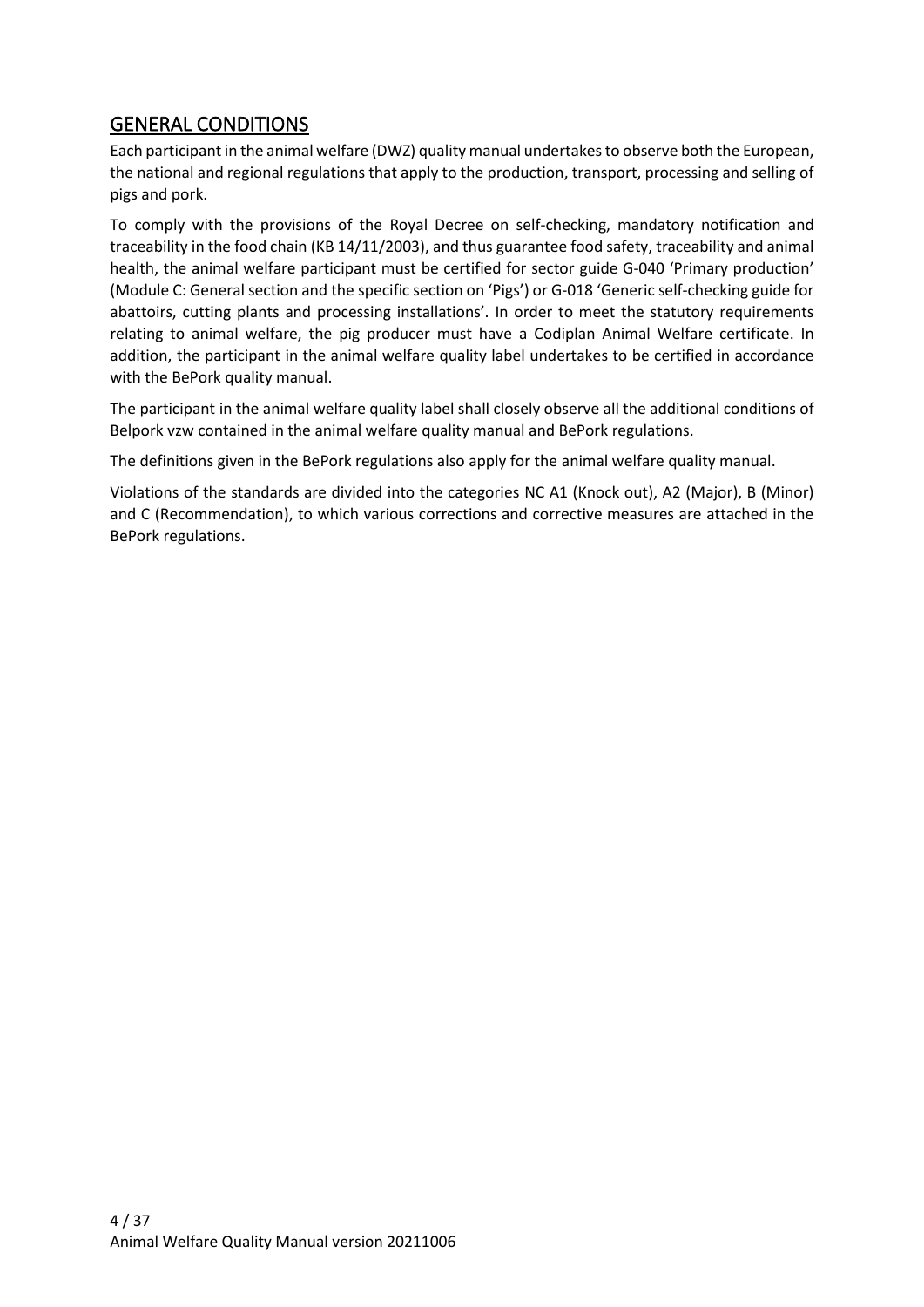#### <span id="page-4-0"></span>A. GENERAL

|        |                                                                                                                                                                                                                                                                                                                                                                                                                                                                                                                                                                           | violation |
|--------|---------------------------------------------------------------------------------------------------------------------------------------------------------------------------------------------------------------------------------------------------------------------------------------------------------------------------------------------------------------------------------------------------------------------------------------------------------------------------------------------------------------------------------------------------------------------------|-----------|
| DWZ A1 | Only carcases meat and/or by-products that come from fattening pigs from<br>participants with animal welfare certification may be commercialised as DWZ.                                                                                                                                                                                                                                                                                                                                                                                                                  | A2        |
| DWZ A2 | Only meat or by-products bearing the DWZ label may be commercialised via a<br>succession of DWZ-certified participants.                                                                                                                                                                                                                                                                                                                                                                                                                                                   | A2        |
| DWZ A3 | If a DWZ-certified link wishes to sell to a non-certified link in the production chain,<br>then the carcass, meat and/or by-product may not be further commercialised<br>under the DWZ quality label by the non-certified link.                                                                                                                                                                                                                                                                                                                                           | B         |
| DWZ A4 | The company manager shall evaluate, develop and constantly improve the<br>company's animal welfare policy. This at least means:<br>An evaluation to check whether the company meets all the standards for<br>the initial audit and then once a calendar year in collaboration with the<br>company vet.<br>An action plan containing corrective and preventive measures.<br>Determining that the measures can be measured.<br>An assessment of the measures' effectiveness.<br>The evaluation and composition of an action plan may be part of the company<br>health plan. | B         |
| DWZ A5 | A company can only be certified as a DWZ company if it has a BePork certificate.                                                                                                                                                                                                                                                                                                                                                                                                                                                                                          | A2        |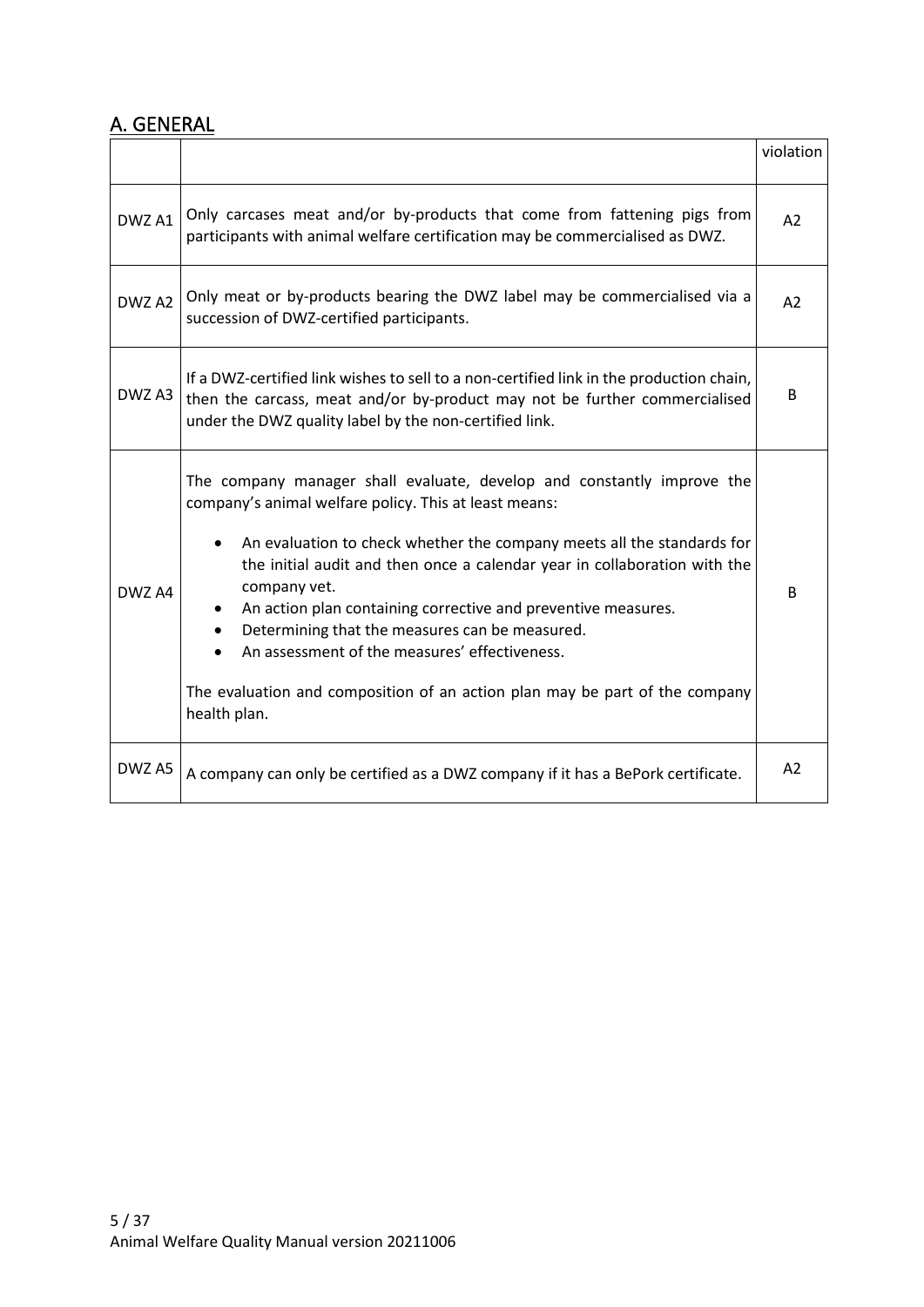## B. PER LINK

### **B.1. PRIMARY PRODUCTION**

<span id="page-5-0"></span>

|                 | SECTION I: CONDITIONS RELATING TO PIG FEED                                                                                                                                                                                                                                          | violation |
|-----------------|-------------------------------------------------------------------------------------------------------------------------------------------------------------------------------------------------------------------------------------------------------------------------------------|-----------|
| DWZ1 P1         | Starting from the age of 14 days, suckling piglets are given some solids (dry feed or mash). This will fulfil the suckling piglets'<br>natural need to copy the behaviour of the sow. The suckling piglets will grow faster and have fewer (intestinal) problems during<br>weaning. | A2        |
| DWZ1 P2         | Feed rich in fibres (raw-fibre pellet (10-14% crude fibre or min. 340 g/kg other organic matter), straw or hay) is given in function<br>of the condition of the pregnant sow. High-fibre feed contributes to healthy digestion and feeling satisfied.                               | A2        |
| DWZ1 P3         | In pens with 40 or more gilts, sows or fattening pigs, roughage (straw/hay/lucerne/) is provided. The roughage must be available<br>for the greater part of the day so that their natural need to look for food extensively and for long periods of time is met.                    | A2        |
| DWZ1 P4         | In case of trough feeding (mash or dry feed), all the weaned piglets must be able to eat at the same time. The available width for<br>eating at the trough is at least 18 cm per weaned piglet.                                                                                     | B         |
| DWZ1 P5         | If sows (dry and pregnant) are fed using a trough, the sows are protected with partitions above the trough whilst eating so that a<br>dominant sow cannot occupy two places.                                                                                                        | A2        |
| DWZ1 P6         | In case of trough feeding (mash or dry feed), all the sows must be able to eat at the same time. The available width for eating at<br>the trough is at least 30 cm per sow.                                                                                                         | B.        |
| DWZ1 P7         | In case of trough feeding (mash or dry feed), all the fattening pigs must be able to eat at the same time. The available width for<br>eating at the trough is at least 30 cm per fattening pig.                                                                                     | B         |
| DWZ1P8          | In case of ad libitum (free) feeding, there is at least one place to eat per 8 weaned piglets.<br>It is guaranteed that all the weaned piglets can eat sufficiently by eating day and night.                                                                                        | B         |
| DWZ1 P9         | In an ad libitum (free) feed system for the weaned piglets, each place to eat must be 18 cm wide.                                                                                                                                                                                   | B         |
| <b>DWZ1 P10</b> | In case of ad libitum (free) feeding, there is at least one place to eat per 12 sows. It is guaranteed that all the sows can eat<br>sufficiently by eating day and night.                                                                                                           | B         |
| <b>DWZ1 P11</b> | In an ad libitum (free) feed system for the sows, each place to eat must be 30 cm wide.                                                                                                                                                                                             | B         |

<span id="page-5-2"></span><span id="page-5-1"></span>6 / 37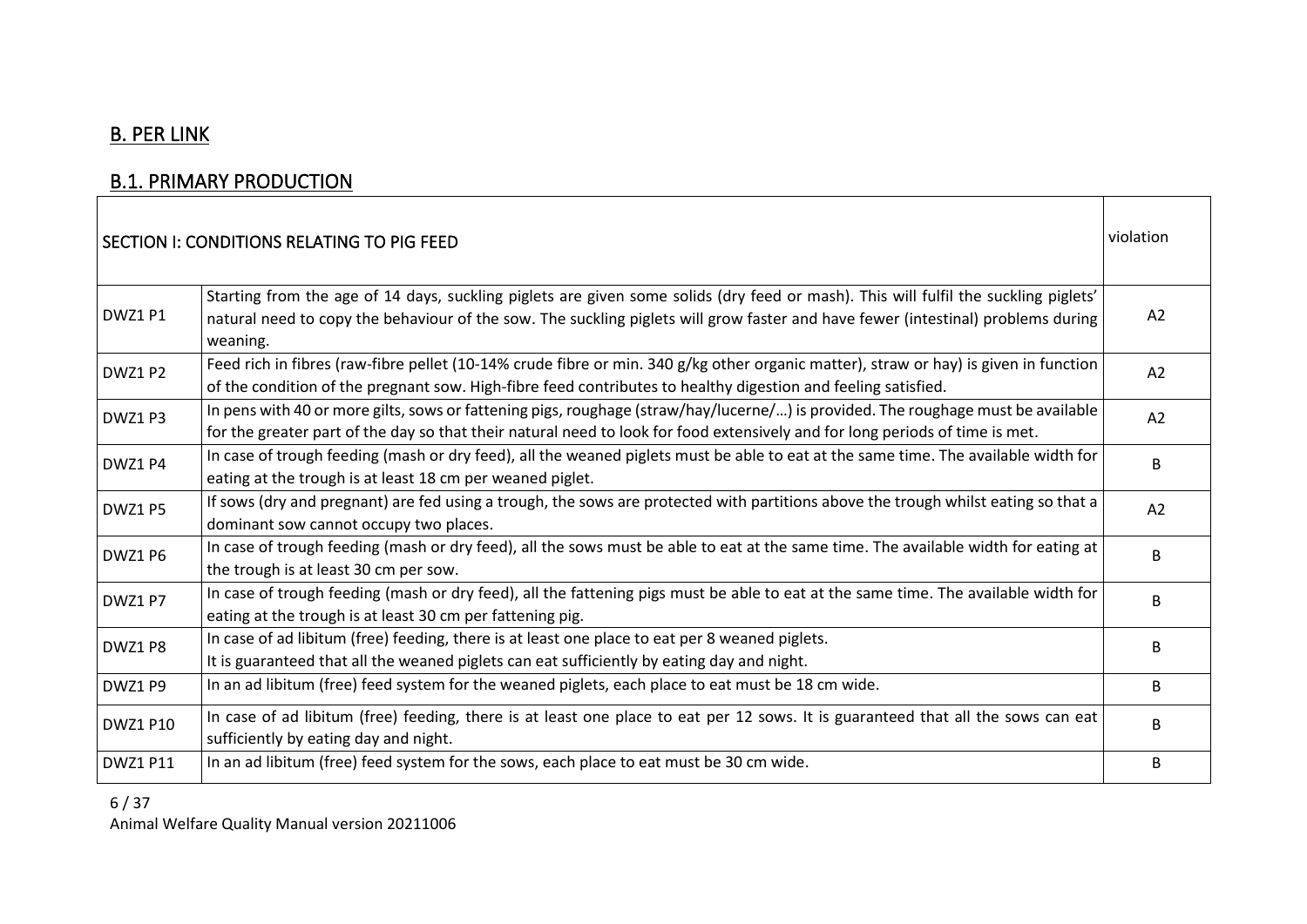| <b>DWZ1 P12</b> | In case of ad libitum (free) feeding for the fattening pigs, there is at least one place to eat per 12 fattening pigs. In new and/or<br>renovated pens, but in any case by no later than 01/01/2025, there must be one place to eat per 8 fattening pigs. It must be<br>guaranteed that all the fattening pigs can eat sufficiently by eating day and night.                                                                                                                                                                                                                                                                                                                                                                                                                                             | B            |
|-----------------|----------------------------------------------------------------------------------------------------------------------------------------------------------------------------------------------------------------------------------------------------------------------------------------------------------------------------------------------------------------------------------------------------------------------------------------------------------------------------------------------------------------------------------------------------------------------------------------------------------------------------------------------------------------------------------------------------------------------------------------------------------------------------------------------------------|--------------|
| <b>DWZ1 P13</b> | In an ad libitum (free) feed system for the fattening pigs, each place to eat must be 30 cm wide.                                                                                                                                                                                                                                                                                                                                                                                                                                                                                                                                                                                                                                                                                                        | B            |
| <b>DWZ1 P14</b> | Ad libitum (free) feeding is recommended for weaned piglets, rather than feeding with portions.                                                                                                                                                                                                                                                                                                                                                                                                                                                                                                                                                                                                                                                                                                          | C            |
|                 | SECTION II: CONDITIONS RELATING TO DRINKING WATER                                                                                                                                                                                                                                                                                                                                                                                                                                                                                                                                                                                                                                                                                                                                                        | violation    |
| <b>DWZ1 P15</b> | Depending on the chemical composition of the water, the water will be treated in advance, for example by acidifying or<br>disinfecting, in consultation with the company support vet. Acidifying the water can contribute to the water's digestion and<br>palatability, in addition to the bacteriostatic/bactericide effect. Disinfecting the water may reduce the bacteriological load.                                                                                                                                                                                                                                                                                                                                                                                                                | A2           |
| <b>DWZ1 P16</b> | The pig producer will have the drinking water (at the nipple drinker) tested at least once a year for each water source. The analysis<br>must show that the drinking water is of a sufficient quality for the pigs since it meets the standard. If there are non-compliant<br>parameters, an action plan of corrective measures must be drawn up and afterwards a new analysis will be carried out for those<br>parameters to show that they are now conform. The conditions for the analysis of the drinking water are described in the<br>'procedure for analysis of drinking water in relation to animal welfare' which are an integral part of the DWZ quality manual. For<br>the procedure please refer to http://www.belpork.be > BePork > Documenten > Procedure drinkwateranalyse dierenwelzijn. | A2           |
| <b>DWZ1 P17</b> | There is at least 1 exclusive place to drink per 12 weaned piglets. If feeding occurs with wet mixes, 1 exclusive nipple drinker<br>suffices per 24 weaned piglets.                                                                                                                                                                                                                                                                                                                                                                                                                                                                                                                                                                                                                                      | B.           |
| <b>DWZ1 P18</b> | There is at least 1 exclusive place to drink per 12 sows. If feeding occurs with wet mixes, 1 exclusive nipple drinker suffices per 24<br>sows.                                                                                                                                                                                                                                                                                                                                                                                                                                                                                                                                                                                                                                                          | B.           |
| <b>DWZ1 P19</b> | There is at least 1 exclusive place to drink per 12 fattening pigs. If feeding occurs with wet mixes, 1 exclusive nipple drinker suffices<br>per 24 fattening pigs.                                                                                                                                                                                                                                                                                                                                                                                                                                                                                                                                                                                                                                      | B.           |
| <b>DWZ1 P20</b> | The optimum water flowrate for unweaned piglets ( $> 5$ kg) is 0.3-0.5 l/min, for weaned piglets ( $> 10$ kg) is 0.5-0.8 l/min, for<br>fattening pigs is 1-1.5 l/min, for pregnant sows is 1-2.2 l/min, for nursing sows is 2-4 l/min and for boars is 1-2.2 l/min.                                                                                                                                                                                                                                                                                                                                                                                                                                                                                                                                      | C            |
| <b>DWZ1 P21</b> | Places to drink that are available at the feeding area are not accepted as exclusive places to drink but only as extra ones, in<br>addition to the places to drink away from the feeding area.                                                                                                                                                                                                                                                                                                                                                                                                                                                                                                                                                                                                           | $\mathsf{C}$ |

<span id="page-6-0"></span>7 / 37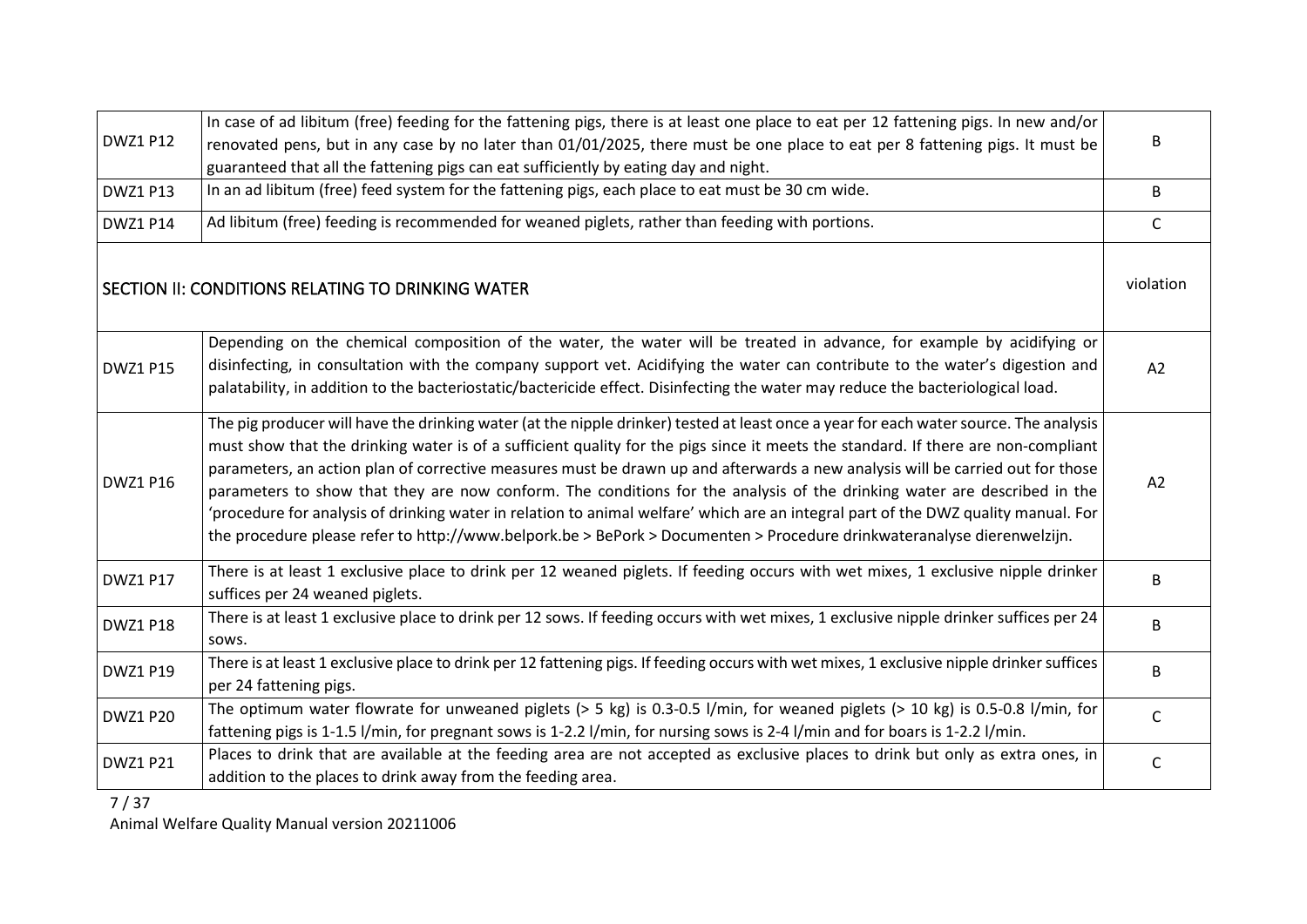<span id="page-7-1"></span><span id="page-7-0"></span>

|                 | There are exceptions in the following cases:                                                                                                                                                                                                               |    |
|-----------------|------------------------------------------------------------------------------------------------------------------------------------------------------------------------------------------------------------------------------------------------------------|----|
|                 | The places to drink above the trough can be used as exclusive drinking places if the feed is rationed and the number of<br>animals is less or equal to the number of feeding spots (in accordance with the available width for eating).                    |    |
|                 | A trough used for rationed feeding, that in between feeding times is filled with clean, clear water, can be considered as<br>$\bullet$<br>an exclusive place to drink if the number of animals is less or equal to the number of feeding spots.            |    |
| <b>DWZ1 P22</b> | If sows are kept individually, the trough may be used to provide both feed and water. The feed must be given in rations and the<br>drinking water shall be available immediately after the feed is eaten.                                                  | C  |
|                 | SECTION III: CONDITIONS RELATING TO PIGLETS                                                                                                                                                                                                                |    |
| <b>DWZ1 P23</b> | If piglets are purchased, they come from DWZ-certified farms.                                                                                                                                                                                              | A2 |
|                 | SECTION IV: CONDITIONS RELATING TO BIOSAFETY                                                                                                                                                                                                               |    |
|                 | The company has a hygiene plan specifically for the company which systematically indicates which hygiene measures are taken<br>to guarantee good hygiene at the company.                                                                                   |    |
|                 | The hygiene plan will comprise at least:<br>A floorplan of the company.                                                                                                                                                                                    |    |
| <b>DWZ1 P24</b> | The origin of the feed and the place where it is stored indicated on the company floorplan. When determining the origin<br>of the feed, a distinction must be made between feed that comes from own production, a fellow farmer or from a feed<br>company. | A2 |
|                 | The origin and quality of the water (both water for drinking and cleaning).                                                                                                                                                                                |    |
|                 | An indication of the clean (zone with limited access where the animals live) and dirty (freely accessible zone) zones on                                                                                                                                   |    |
|                 | the company floorplan. It is recommended that the clean and dirty zones be kept strictly separate. If it is not possible to                                                                                                                                |    |
|                 | strictly separate them, the way to work with biosafety measures is indicated.                                                                                                                                                                              |    |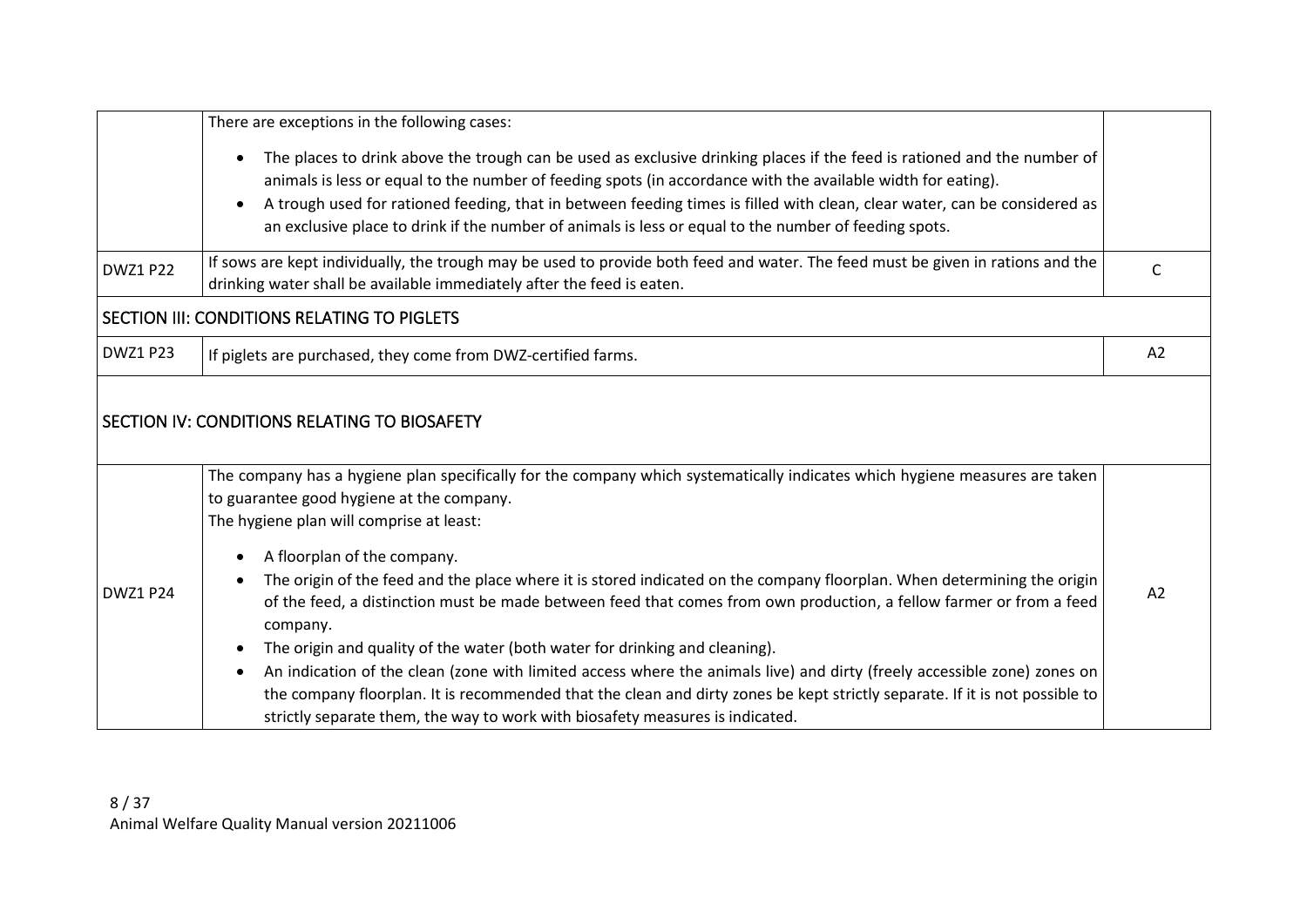<span id="page-8-0"></span>

|                 | • A procedure for cleaning and disinfecting the sties. For each product, at least a technical data sheet (stating the<br>concentration, the application time and the application temperature) and the safety data sheet (with information about<br>the risks of a product and recommendations for its safe use) will be kept.                                                                                                                                                                                                                                                                                                                                                                                                                                                                                                                                       |    |
|-----------------|---------------------------------------------------------------------------------------------------------------------------------------------------------------------------------------------------------------------------------------------------------------------------------------------------------------------------------------------------------------------------------------------------------------------------------------------------------------------------------------------------------------------------------------------------------------------------------------------------------------------------------------------------------------------------------------------------------------------------------------------------------------------------------------------------------------------------------------------------------------------|----|
| <b>DWZ1 P25</b> | Access to the clean zone of the company for employees, suppliers and visitors must occur via a hygiene sluice where clothing and<br>footwear is changed and hands are washed to avoid germs being transferred. The hygiene sluice will at least meet the statutory<br>requirements. It is recommended that the hygiene sluice be equipped with a shower so that the company clothing can be donned<br>after taking a shower.                                                                                                                                                                                                                                                                                                                                                                                                                                        | A2 |
|                 | SECTION V: CONDITIONS RELATING TO ANIMAL HEALTH                                                                                                                                                                                                                                                                                                                                                                                                                                                                                                                                                                                                                                                                                                                                                                                                                     |    |
| <b>DWZ1 P26</b> | A detailed euthanasia policy will be drawn up, in digital form or on paper, in collaboration with the company support vet, which<br>will be kept at the company. It states in which cases an animal must be euthanised and in which situations the pig producer must<br>contact the company support vet to carry out euthanasia. Euthanasia using a captive bolt device is permitted as long as the user<br>has the necessary permits for this (storing and having possession of the ammunition). The following document should be referred<br>to for this: "BePork's Guide to Euthanasia" that Belpork vzw offers as a guide (see: http://www.belpork.be > BePork ><br>Documenten > Euthanasiehulp BePork).<br>The euthanasia policy will be evaluated at least once a year with the company support vet.                                                          | A2 |
| <b>DWZ1 P27</b> | The figures relating to the euthanasia carried out at the company will be clearly registered in percentages per month and per<br>cohort and for each category of animal (farrowing pen piglets - weaned piglets - sows - fattening pigs) and they will be kept at<br>the company for a minimum of 5 years. The participants are completely free to choose how they register these figures: using a<br>computer program, a written document, a company register (fattening pigs), a standard form drawn up by Belpork, etc.<br>The euthanasia figures must be evaluated at least once a year together with the company support vet. To aid with interpreting<br>the company results, the results at population level may be used as a guide. The position of the individual company in the<br>population can be assessed. The data is made available by Belpork vzw. | A2 |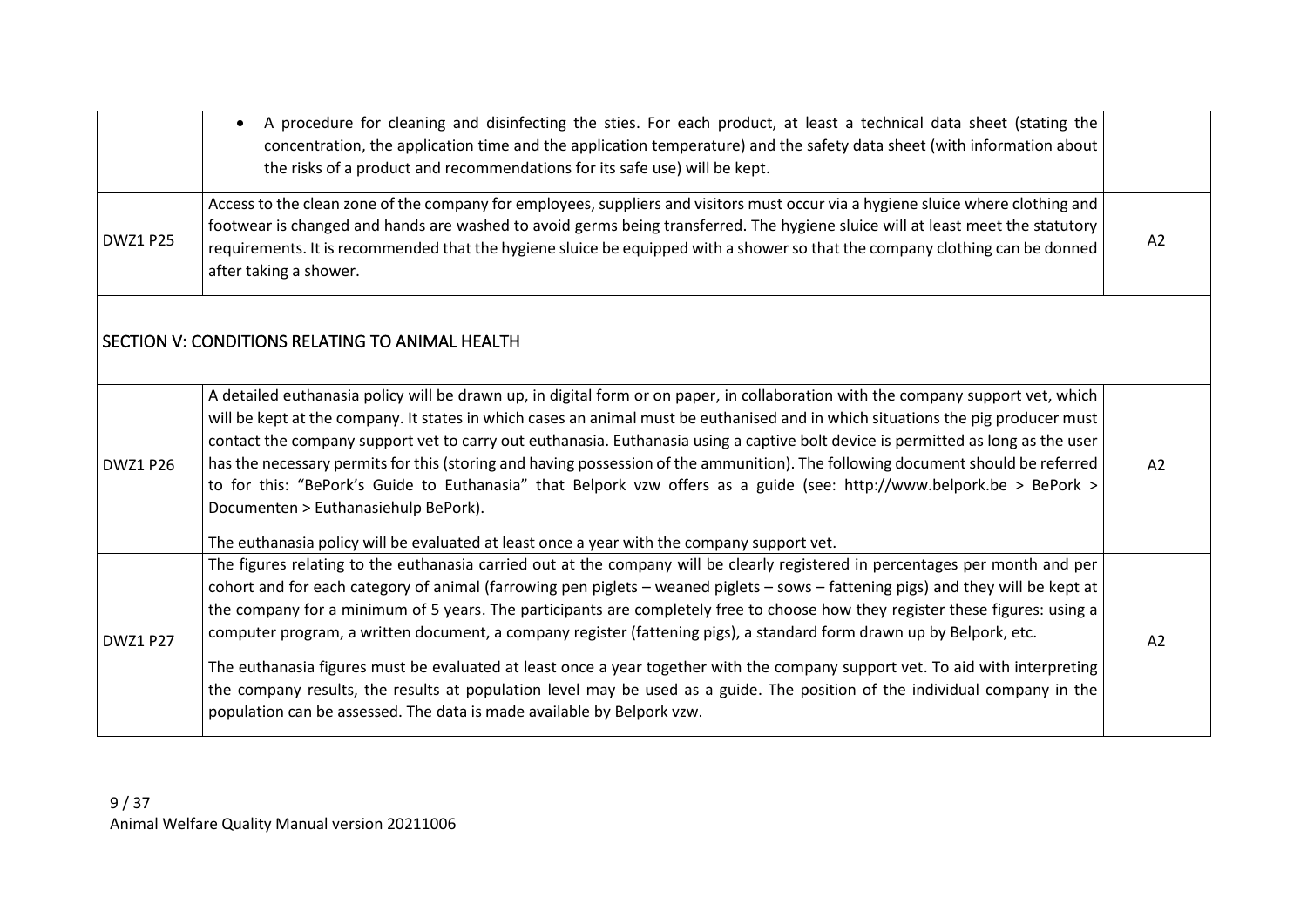|                 | In case of structural causes <sup>1</sup> for euthanasia, the pig producer will draw up an action plan in consultation with the company support<br>vet to minimise these causes and reduce the percentage of animals that are euthanised.                                                                                                                                                                                                                                                                                                                                                                                                                                                                                                                                                                                                                                                                                                                                                                                                                                                                                                                                                                                                                                                                                                                                                                                                                                                                                                                                                                              |                |
|-----------------|------------------------------------------------------------------------------------------------------------------------------------------------------------------------------------------------------------------------------------------------------------------------------------------------------------------------------------------------------------------------------------------------------------------------------------------------------------------------------------------------------------------------------------------------------------------------------------------------------------------------------------------------------------------------------------------------------------------------------------------------------------------------------------------------------------------------------------------------------------------------------------------------------------------------------------------------------------------------------------------------------------------------------------------------------------------------------------------------------------------------------------------------------------------------------------------------------------------------------------------------------------------------------------------------------------------------------------------------------------------------------------------------------------------------------------------------------------------------------------------------------------------------------------------------------------------------------------------------------------------------|----------------|
| <b>DWZ1 P28</b> | The company mortality figures are clearly registered <i>in percentages</i> per month or per cohort and for each category of animal<br>(farrowing pen piglets - weaned piglets - sows - fattening pigs) and they are kept at the company for a period of at least 5 years.<br>The participants are completely free to choose how they register these figures: using a computer program, a written document,<br>a company register (fattening pigs), a standard form drawn up by Belpork, etc. The standard form that Belpork vzw makes<br>available may be used.<br>The mortality amongst farrowing pen piglets is calculated as follows:<br>Mortality = $\frac{\text{number of dead animals aged 3 days and older (excluding euthanised animals)}}{x 100}$<br>number of animals aged 3 days and older<br>The mortality amongst weaned piglets, sows and fattening pigs is calculated as follows:<br>Mortality = $\frac{\text{number of dead animals (excluding cuthanised animals)}}{x 100}$<br>number of animals<br>The mortality figures are evaluated at least once a year together with the company support vet. This may be part of the company  <br>health plan. To aid with interpreting the company results, the results at population level may be used as a guide. The position of<br>the individual company in the population can be assessed. The data is made available by Belpork vzw.<br>In case of structural causes <sup>2</sup> for euthanasia, the pig producer will draw up an action plan in consultation with the company support<br>vet to minimise these causes and reduce the mortality rate. | A <sub>2</sub> |
| <b>DWZ1 P29</b> | The general state of health of weaned piglets, nursing sows and pigs that stay in a hospital pen will be evaluated at least twice a<br>day for things such as signs that point to a reduced level of animal welfare and/or animal health (need for care, signs of injuries,                                                                                                                                                                                                                                                                                                                                                                                                                                                                                                                                                                                                                                                                                                                                                                                                                                                                                                                                                                                                                                                                                                                                                                                                                                                                                                                                            | B              |

 $^1$  Structural causes are not incidental, one-off or exceptional causes. Structural causes are certain shortcomings in the system. As long as those causes are not dealt with, the problems will continue to occur.

 $^2$  Structural causes are not incidental, one-off or exceptional causes. Structural causes are certain shortcomings in the system. As long as those causes are not dealt with, the problems will continue to occur.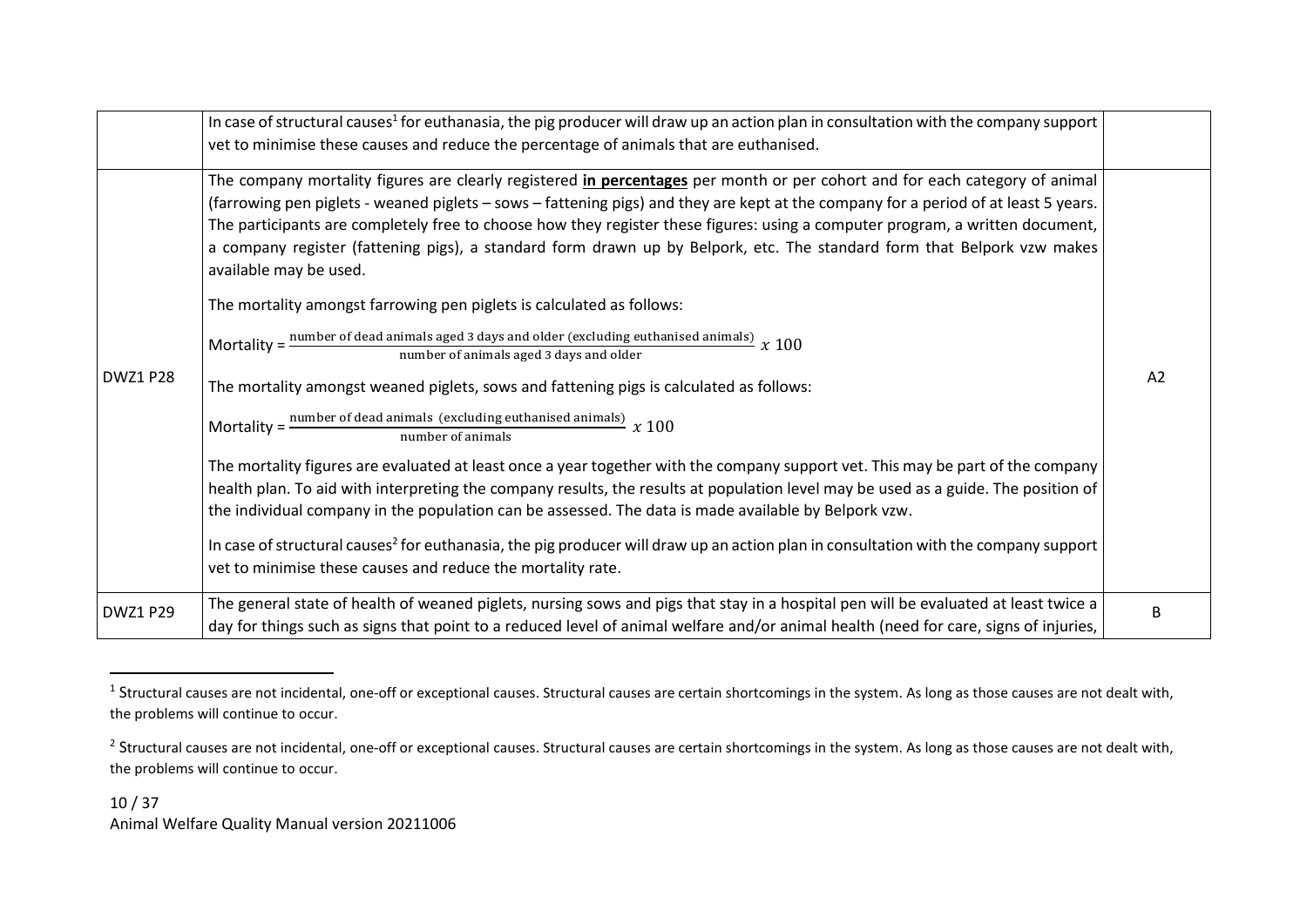|                 | poor health, stress, etc.). The pig producer will then take the necessary measures. During this check, there must be sufficient                                                                                                                                                                                                                                                                                                                                                                                                                                                                                                                                                                                                                                                                                                                                             |    |
|-----------------|-----------------------------------------------------------------------------------------------------------------------------------------------------------------------------------------------------------------------------------------------------------------------------------------------------------------------------------------------------------------------------------------------------------------------------------------------------------------------------------------------------------------------------------------------------------------------------------------------------------------------------------------------------------------------------------------------------------------------------------------------------------------------------------------------------------------------------------------------------------------------------|----|
|                 | lighting to carry out a thorough inspection.                                                                                                                                                                                                                                                                                                                                                                                                                                                                                                                                                                                                                                                                                                                                                                                                                                |    |
| <b>DWZ1 P30</b> | The slaughter and inspection data and lab and autopsy results are evaluated at least once a year together with the company<br>support vet. This may be part of the company health plan.<br>In case of structural problems with slaughter and inspection data and lab and autopsy results, the pig producer will draw up an<br>action plan in consultation with the company support vet to minimise these causes and reduce the mortality rate.                                                                                                                                                                                                                                                                                                                                                                                                                              | A2 |
| <b>DWZ1 P31</b> | The condition of the (dew) claws of at least 30 sows will be inspected at least once a year for excessive strain, overgrowth or<br>infection, with the aid of the claw check. The results of the claw check are evaluated once a year with the company support vet.<br>In case of structural causes of claw problems, the pig producer will draw up an action plan in consultation with the company<br>support vet to minimise the causes and reduce the percentage of claw problems.<br>This parameter may be part of the company health plan.                                                                                                                                                                                                                                                                                                                             | A2 |
| <b>DWZ1 P32</b> | The pig producer will constantly monitor the operating conditions in order to prevent tail biting and reduce the likelihood of it<br>happening in consultation with the company support vet and, if necessary, the feed advisor.<br>When assessing the risks of tail biting, in any case the following things must be looked at:<br>the diversion material provided;<br>the cleanliness of the pigs;<br>thermal comfort and air quality;<br>state of health;<br>competition for food and space;<br>diet.<br>At least 95% of the breeding animals has a tail without any bite marks. The way in which the assessment is carried out is described<br>in the 'procedure to assess tail biting' which is an integral part of the DWZ quality manual. For the internal procedure see<br>http://www.belpork.be > BePork > Documenten > Procedure drinkwateranalyse dierenwelzijn. | A2 |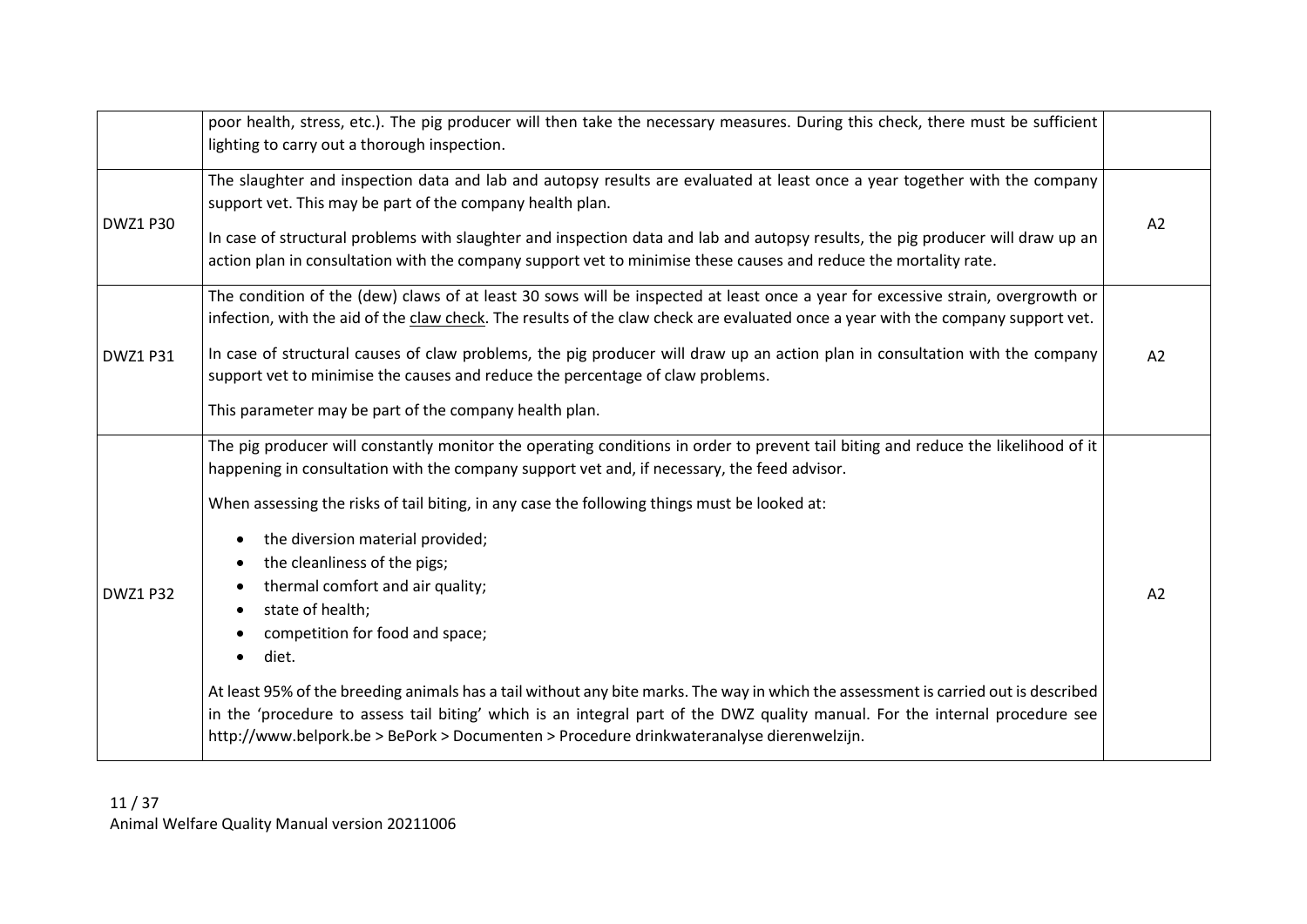| <b>DWZ1 P33</b> | The teeth of newly born piglets are not routinely ground.<br>If the teeth of newly born piglets are ground, there is permission from the company support vet to do so, and the veterinary need<br>for it is described and recorded in a certificate from the company support vet.                                                                                                                                                                                                                                                                                                                                                                                                                                                                                                  | A2             |
|-----------------|------------------------------------------------------------------------------------------------------------------------------------------------------------------------------------------------------------------------------------------------------------------------------------------------------------------------------------------------------------------------------------------------------------------------------------------------------------------------------------------------------------------------------------------------------------------------------------------------------------------------------------------------------------------------------------------------------------------------------------------------------------------------------------|----------------|
| <b>DWZ1 P34</b> | If teeth are ground in connection with problems, there is an action plan present on the basis of which the problems will be<br>resolved within one year (at the next inspection) and the teeth are no longer ground. The plan will be drawn up in consultation<br>with the company support vet. This parameter may be part of the company health plan.                                                                                                                                                                                                                                                                                                                                                                                                                             | A2             |
| <b>DWZ1 P35</b> | Tail docking must be an exceptional measure, requiring explicit motivation.<br>If tails are docked:<br>permission from the company support vet is required to do so;<br>the veterinary need for it is described and recorded by the company support vet and is reviewed at least once a quarter;<br>$\bullet$<br>the docking is carried out by a sufficiently competent and trained person within 72 hours of birth;<br>it must occur in such a way that the piglets retain at least 2.5 cm of tail so that the adult animals will have a tail length of<br>> 5 cm;<br>the pig producer has drawn up an action plan with his company support vet to reduce tail-biting and, where possible, to<br>keep the tails longer.<br>This parameter may be part of the company health plan. | A <sub>2</sub> |
| <b>DWZ1 P36</b> | Individual piglets may not be weaned before the age of 23 days.                                                                                                                                                                                                                                                                                                                                                                                                                                                                                                                                                                                                                                                                                                                    | В              |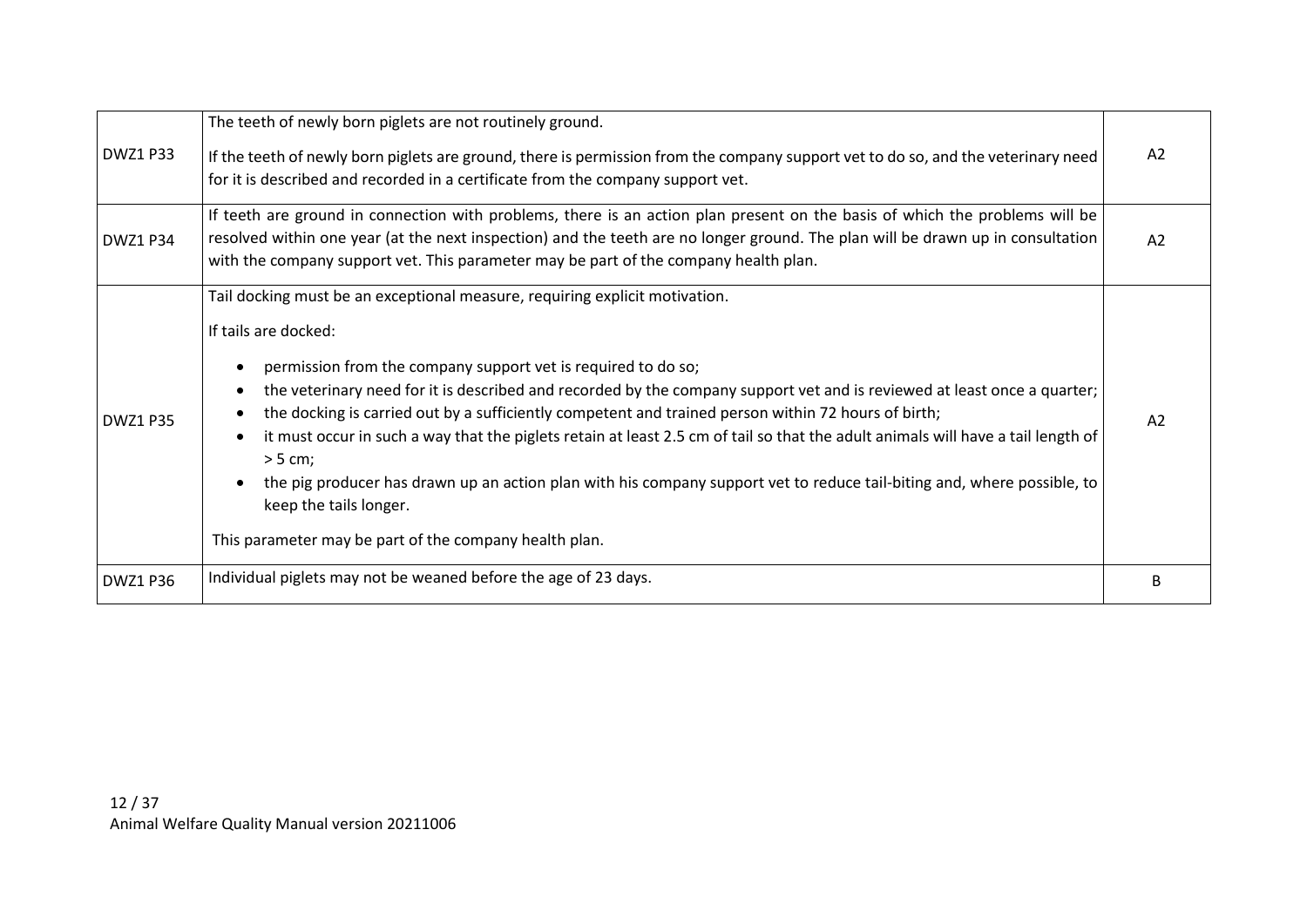<span id="page-12-2"></span><span id="page-12-1"></span><span id="page-12-0"></span>

|                 | SECTION VI: CONDITIONS RELATING TO HOUSING                                                                                                                                                                                                                                          |   |
|-----------------|-------------------------------------------------------------------------------------------------------------------------------------------------------------------------------------------------------------------------------------------------------------------------------------|---|
| 1. GENERAL      |                                                                                                                                                                                                                                                                                     |   |
|                 | 1.1. INFRASTRUCTURE                                                                                                                                                                                                                                                                 |   |
|                 | At least 40% of the floor is solid for fattening pigs in new and/or renovated buildings. A solid floor is defined as a contiguous bit<br>of floor on which at least one pig can lie fully elongated. The floor or part of it may have openings through which things can fall<br>if: |   |
| <b>DWZ1 P37</b> | the total area covered by the openings is nor more than 5% of the total surface area of the solid floor and<br>the maximum width of the gaps is 10 mm and<br>the maximum diameter of round openings is 20 mm.                                                                       | R |
|                 | The floor for weaned piglets is 33% solid in the case of new and/or renovated buildings                                                                                                                                                                                             |   |
|                 | The manure pit must be constructed in such a way that the sows, piglets and fattening pigs have sufficient grip and stability to<br>adopt a natural squatting position whilst defecating or urinating.                                                                              |   |
| <b>DWZ1 P38</b> | The manure pit will consist of:<br>a hard plastic grate/plastic-coated grate/profiled metal/concrete grate that when purchased meets the rigidity<br>requirement of 63 Leroux or the FSC2000 value of 0.60, or<br>a solid floor littered with straw or a similar material.          | В |
| <b>DWZ1 P39</b> | The floor of the protected place to lie down/creeps is solid.                                                                                                                                                                                                                       | B |
| <b>DWZ1 P40</b> | If the lying area of the farrowing sow in the farrowing pen is entirely made up of a slatted floor, then to increase the lying comfort<br>and more in particular the cooling, it must consist of, for example, coated metal, cast iron, concrete or hard plastic.                   | В |
| <b>DWZ1 P41</b> | If the sow is enclosed during farrowing, there must be at least 30 cm space behind the sow for farrowing.                                                                                                                                                                           | B |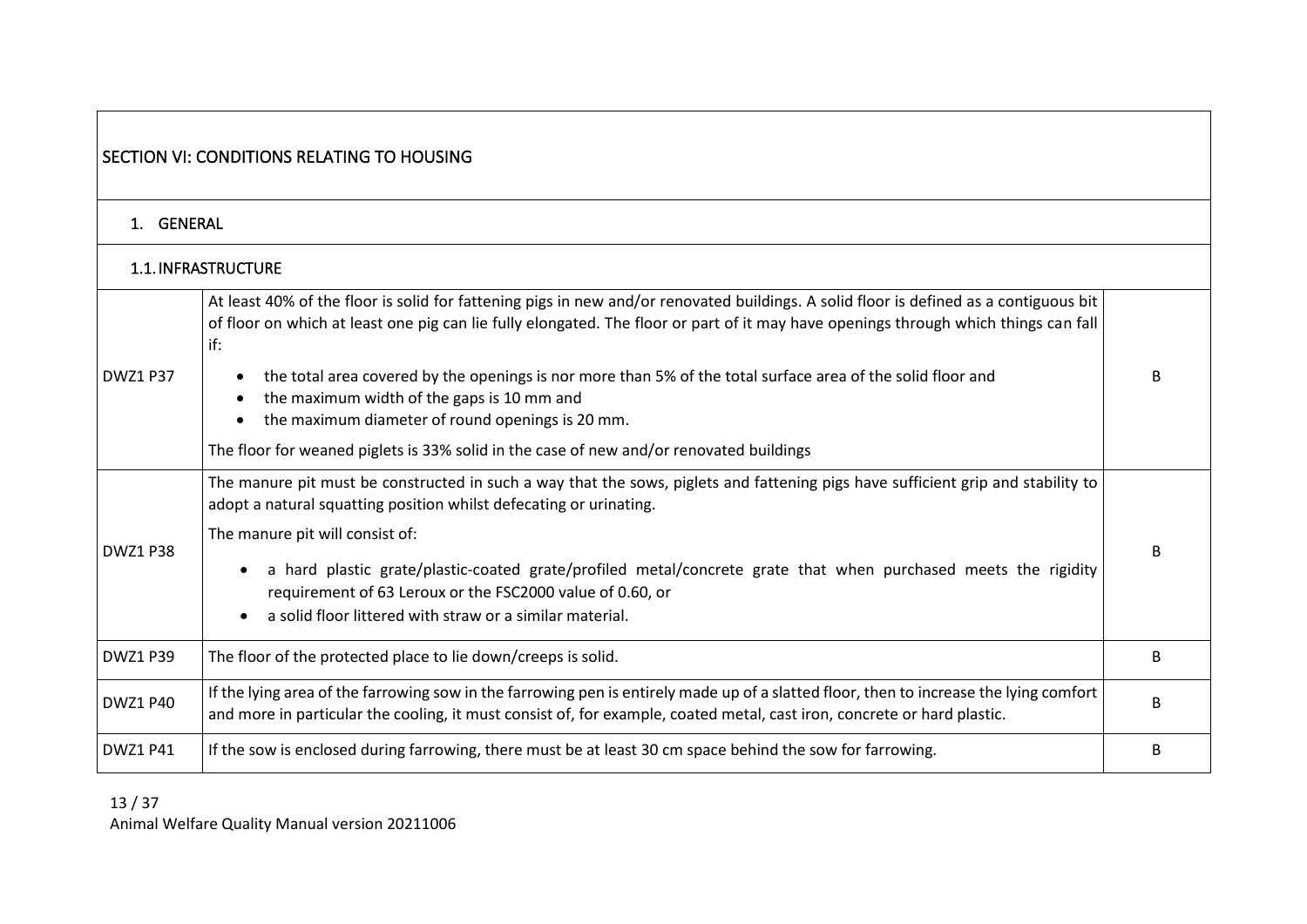<span id="page-13-2"></span><span id="page-13-1"></span><span id="page-13-0"></span>

| <b>DWZ1 P42</b> | Observation of pigs' natural behaviour shows that pigs instinctively learn to defecate outside the sleeping area, which in the end<br>leads to one, fixed manure area. That is why it is recommended to strive for 3 function areas (sleeping or lying area, manure area<br>and feeding area) in the pen, whereby the lying and manure area are as far apart as possible and defecating in a manure area is<br>stimulated.                                                                                                                                                                                                                                                                                                                               | C              |
|-----------------|----------------------------------------------------------------------------------------------------------------------------------------------------------------------------------------------------------------------------------------------------------------------------------------------------------------------------------------------------------------------------------------------------------------------------------------------------------------------------------------------------------------------------------------------------------------------------------------------------------------------------------------------------------------------------------------------------------------------------------------------------------|----------------|
| 1.2. GROUP      |                                                                                                                                                                                                                                                                                                                                                                                                                                                                                                                                                                                                                                                                                                                                                          |                |
| <b>DWZ1 P43</b> | In nature, pigs live in stable, social, family groups. Mixing means making changes to that stable structure and thus stress. Fattening<br>pigs are therefore kept in groups that are as stable as possible and are not mixed with pigs from successive rounds.                                                                                                                                                                                                                                                                                                                                                                                                                                                                                           | B              |
|                 | 1.3. FIRE PREVENTION AND EMERGENCIES                                                                                                                                                                                                                                                                                                                                                                                                                                                                                                                                                                                                                                                                                                                     |                |
| <b>DWZ1 P44</b> | There is an object information card present that in case of an emergency is immediately available in a visible place outside the<br>sty for the fire brigade or emergency services. The object information card has a floorplan that amongst other things indicates<br>the arrangement of the pens, the access doors, utilities, extinguishing water access point, the locations of any flammable<br>materials or incendiary activities, evacuation possibilities for animals and employees. The aim of the object information card is to<br>provide better information for emergency services in case of an emergency. It also increases the awareness of fire safety of the<br>pig farmer himself since he has to draw up the object information card. | A2             |
| <b>DWZ1 P45</b> | The employees are aware of how to act in case of an emergency (e.g. fire, flooding, etc.).                                                                                                                                                                                                                                                                                                                                                                                                                                                                                                                                                                                                                                                               | A2             |
| <b>DWZ1 P46</b> | The pig farmer complies with the European, Belgian, regional and local regulations with regard to fire prevention.<br>In the case of new buildings and/or renovations, the necessary operating licences (fire brigade report) must be demonstrable.<br>At least once every 5 years, the electrical installation at the pig farm will be inspected by an independent (accredited) organisation.                                                                                                                                                                                                                                                                                                                                                           | A <sub>2</sub> |
| 2. HOSPITAL PEN |                                                                                                                                                                                                                                                                                                                                                                                                                                                                                                                                                                                                                                                                                                                                                          |                |
| <b>DWZ1 P47</b> | There is a separate area for pigs that are ill/weak/injured with a capacity of at least 1% of the total number of places for animals<br>present on the basis of all the animal categories present. The hospital pen can be constructed in the existing room with peers so<br>that no contact can take place with healthy animals.                                                                                                                                                                                                                                                                                                                                                                                                                        | B              |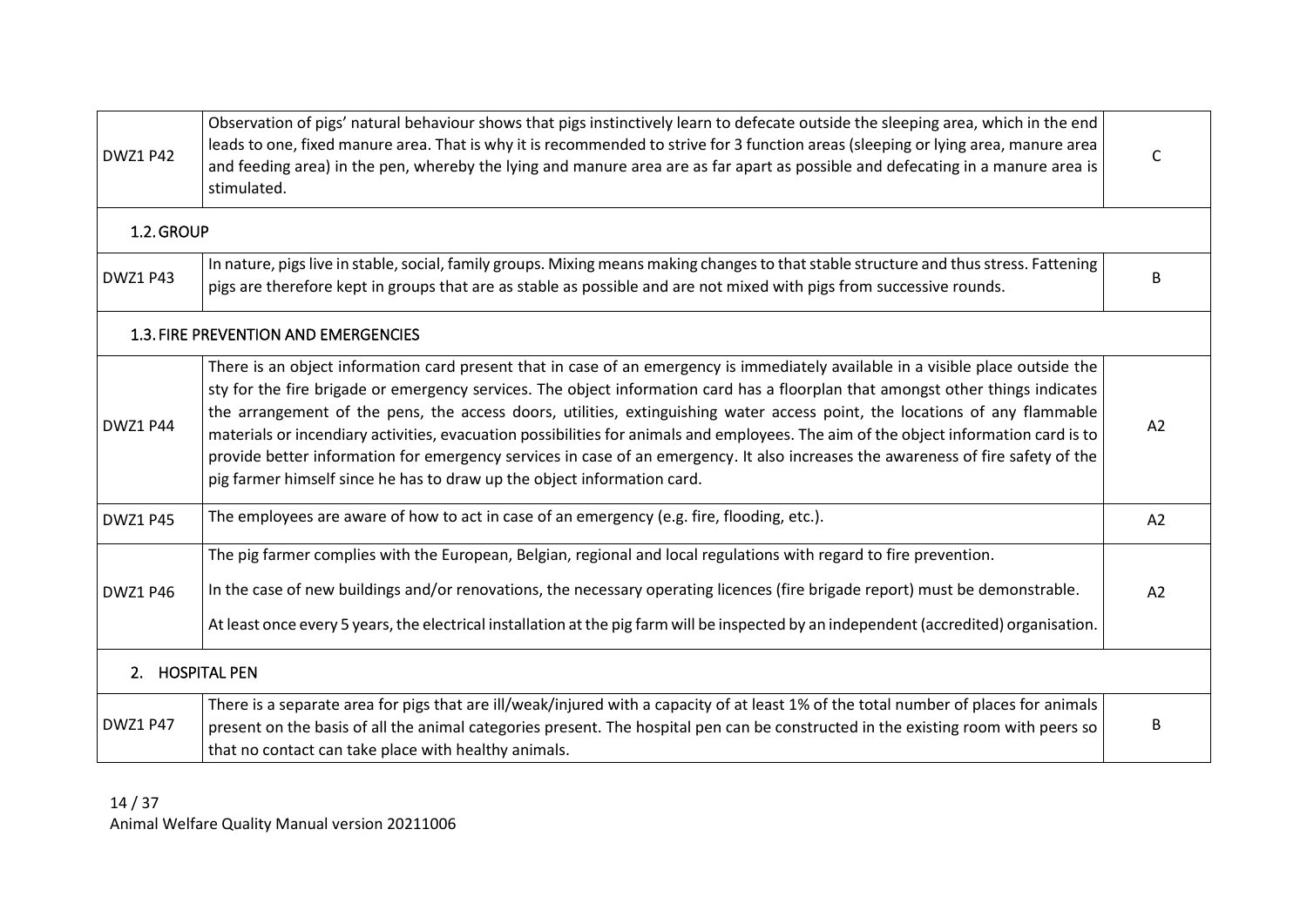<span id="page-14-0"></span>

| <b>DWZ1 P48</b> | The climate in the hospital pen must be adapted to the needs of the animal, e.g. warm as a result of a rubber mat or litter.                                                                                                                                                                                                                                                                                                                                                                                                                   | A2 |
|-----------------|------------------------------------------------------------------------------------------------------------------------------------------------------------------------------------------------------------------------------------------------------------------------------------------------------------------------------------------------------------------------------------------------------------------------------------------------------------------------------------------------------------------------------------------------|----|
| <b>DWZ1 P49</b> | The floor of the hospital pen must be littered with straw or sawdust for example. The solid part of the floor may consist of a<br>rubber mat covered in litter. If the company support vet advises against litter for veterinary reasons, it may be left out.                                                                                                                                                                                                                                                                                  | A2 |
| <b>DWZ1 P50</b> | It must be possible for a pig in the hospital pen to make eye contact with other pigs.                                                                                                                                                                                                                                                                                                                                                                                                                                                         | B  |
| <b>DWZ1 P51</b> | The hospital pen must be constructed in such a way that it can be easily cleaned and disinfected between periods of occupation,<br>and that if an animal dies, it can be easily removed without risk of contact with other animals.                                                                                                                                                                                                                                                                                                            | B  |
| <b>DWZ1 P52</b> | Urine and manure from the hospital pen may not come into contact with the healthy animals and must be removed in a way that<br>minimises the risk of contact with healthy animals. For example, locating a hospital pen at the end of the sty so that manure and<br>urine do not have to be removed past the other pens.                                                                                                                                                                                                                       | B  |
| <b>DWZ1 P53</b> | The hospital pen must have a floor of which 40% is solid, unless the vet advises against this for veterinary reasons.<br>A solid floor is defined as a contiguous bit of floor on which at least one pig can lie fully elongated. The floor or part of it may have<br>openings through which things can fall if:<br>the total area covered by the openings is nor more than 5% of the total surface area of the solid floor and<br>$\bullet$<br>the maximum width of the gaps is 10 mm and<br>the maximum diameter of round openings is 20 mm. | R  |
| 3.              | <b>DIVERSION MATERIAL</b>                                                                                                                                                                                                                                                                                                                                                                                                                                                                                                                      |    |
| <b>DWZ1 P54</b> | There is a permanent facility for scratching in each pen (with the exception of sows in breeding and farrowing pens). E.g.:<br>A rubbing post (e.g. a wooden post with a diameter of at least 15 cm).<br>A scrubbing brush (e.g. the brush of a broom that is attached to a wall or a post).<br>A rough, concrete pen partition.<br>A bracket.                                                                                                                                                                                                 | A2 |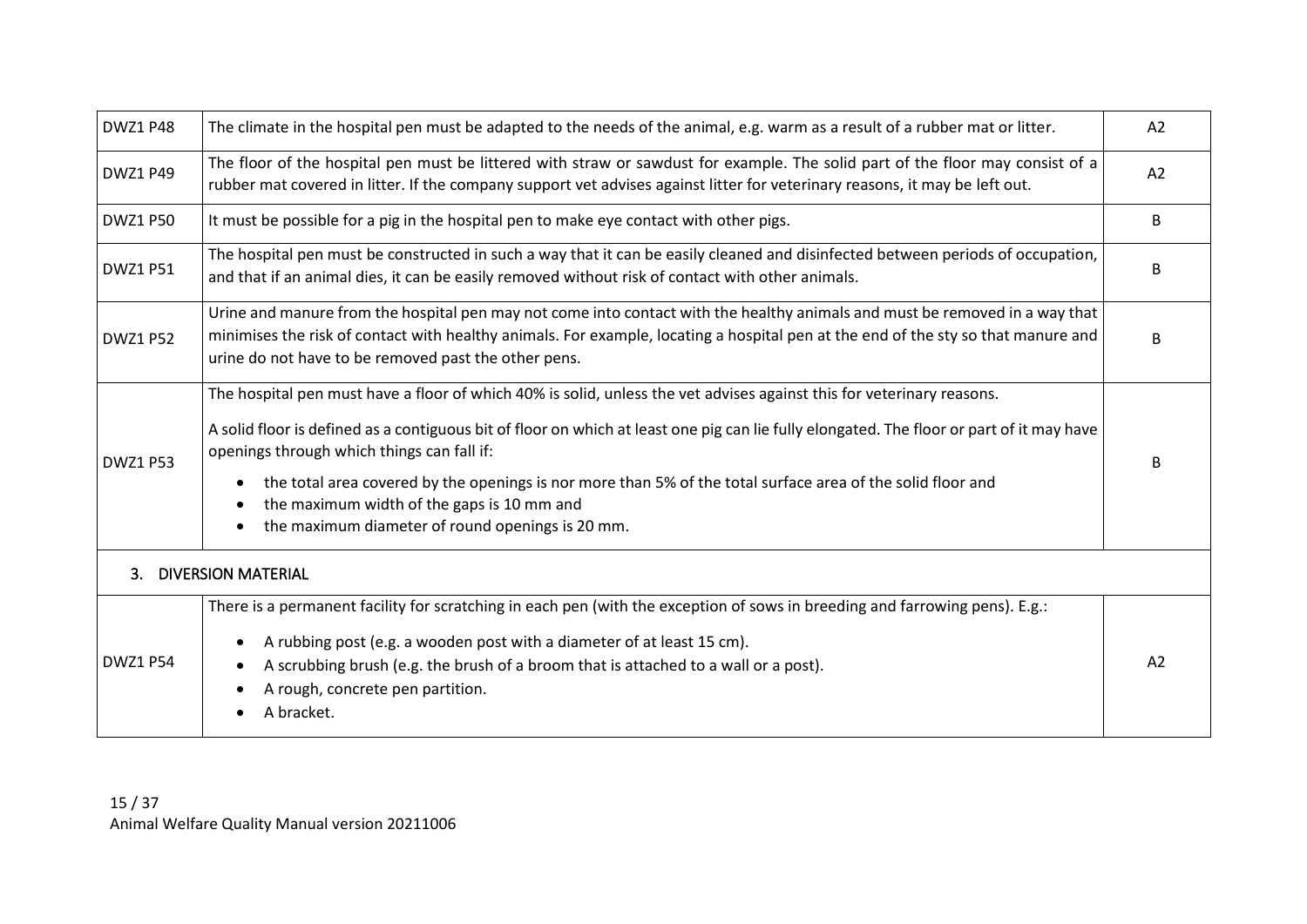<span id="page-15-0"></span>

| <b>DWZ1 P55</b> | All the pigs of all the age brackets/animal categories must have sufficient diversion material permanently at their disposal in their<br>pen to investigate and play with. Diversion material has the following characteristics:<br>edible - so that pigs can safely eat it without the risk of absorbing harmful substances;<br>chewable - so that pigs can bite on it;<br>manipulable - so that pigs can change its place, appearance and structure;<br>and investigable - so that pigs can examine it.<br>In addition, the diversion material must be offered in such a way that it is easy to reach for all the pigs (i.e. not installed next to<br>the nipple drinker or trough). Furthermore, the diversion material must be clean. | A2 |
|-----------------|-------------------------------------------------------------------------------------------------------------------------------------------------------------------------------------------------------------------------------------------------------------------------------------------------------------------------------------------------------------------------------------------------------------------------------------------------------------------------------------------------------------------------------------------------------------------------------------------------------------------------------------------------------------------------------------------------------------------------------------------|----|
| <b>DWZ1 P56</b> | The diversion material encourages the pigs' exploratory behaviour and must be replaced or supplemented regularly.<br>If the assessment of the exploratory behaviour indicates that only up to 18.0% of the fattening pigs use the diversion material,<br>then there is only minimal exploratory behaviour and different or more diversion material must be provided. Between 18.1 and<br>86.3% indicates moderate exploratory behaviour. A value between 86.4 and 100% indicates maximum exploratory behaviour.                                                                                                                                                                                                                           | A2 |
| <b>DWZ1 P57</b> | If diversion material (e.g. straw, lucerne) is loosely scattered, the diversion material must be replaced at least once a day and in<br>addition a minimum of 1 type of permanent diversion material must be offered (e.g. a rope).                                                                                                                                                                                                                                                                                                                                                                                                                                                                                                       | A2 |
|                 | 4. STY CONDITIONS                                                                                                                                                                                                                                                                                                                                                                                                                                                                                                                                                                                                                                                                                                                         |    |
| <b>DWZ1 P58</b> | The climate inside the sty is checked once per calendar year. The conditions for the inspection of the sty conditions are described<br>in the 'procedure for checking conditions inside the sty' which is an integral part of het DWZ quality manual. For the procedure<br>see http://www.belpork.be > BePork > Documenten > Procedure controle stalklimaat. In case of shortcomings, the pig producer<br>will draw up an action plan. This parameter may be part of the company health plan.<br>The recommendations that were collected during the project 'Monitoring and optimising the conditions in pig sties' can be used<br>during the inspection.                                                                                 | A2 |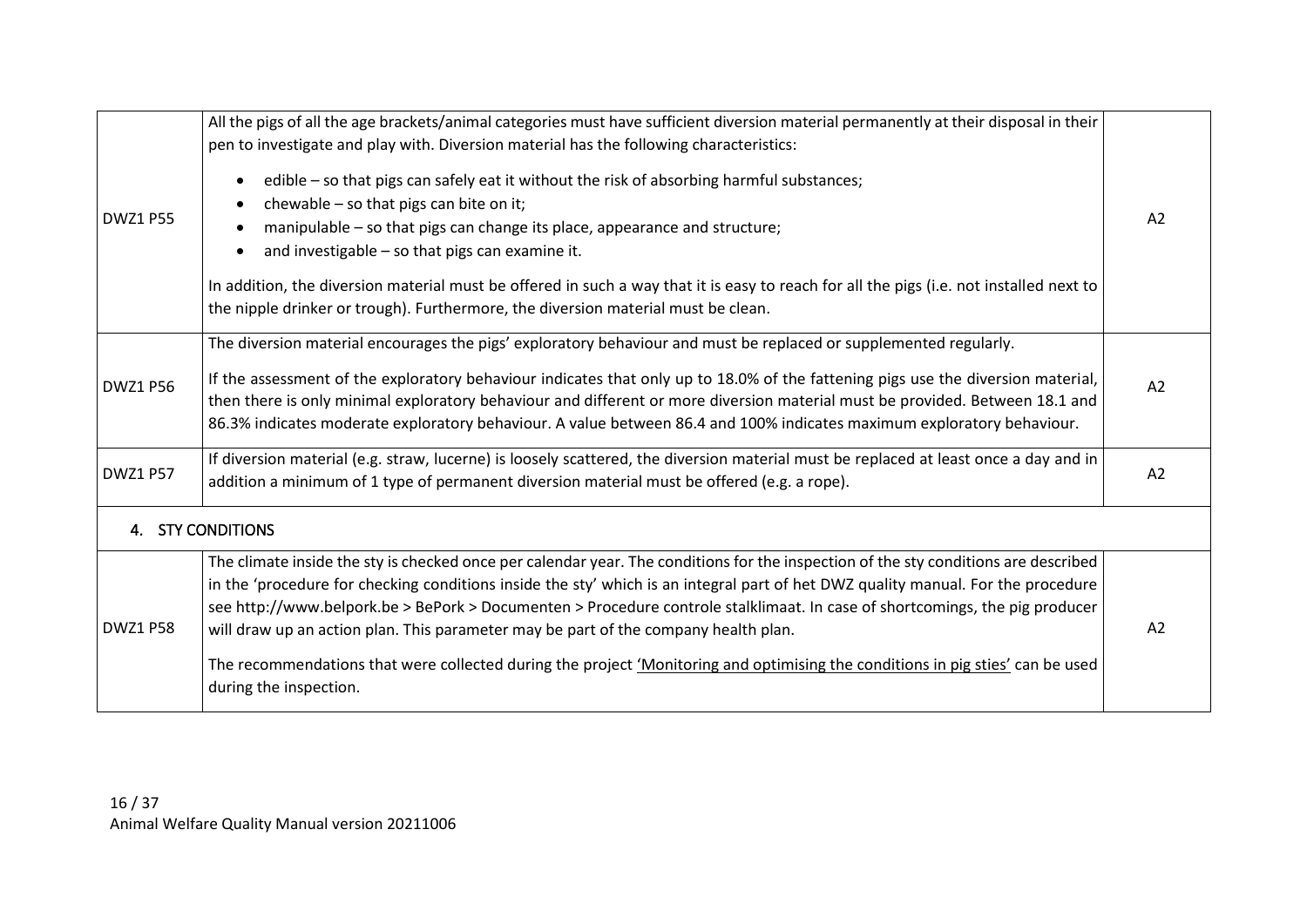| <b>DWZ1 P59</b> | Piglets need an ambient temperature of around 35°C and will therefore go looking for warmth. It must be possible to heat the<br>protected lying area/creeps with a piglet heating lamp and/or floor heating in function of the behaviour shown by the piglets<br>when lying down. The piglets' behaviour when lying around must be decisive for setting the temperature.<br>The following categories are distinguished to assess the lying behaviour of the piglets:<br>lying in a pile and lying against the sow (too cold);<br>lying spread out in the creeps (desired temperature);<br>piglets lying spread out around the creeps (too warm);<br>piglets lying spread out all over the entire pen (far too warm). |                                 |  | A2 |
|-----------------|----------------------------------------------------------------------------------------------------------------------------------------------------------------------------------------------------------------------------------------------------------------------------------------------------------------------------------------------------------------------------------------------------------------------------------------------------------------------------------------------------------------------------------------------------------------------------------------------------------------------------------------------------------------------------------------------------------------------|---------------------------------|--|----|
|                 | It is recommended setting the temperature in the climate computer in function of the pigs' weight/age. A bracket (difference<br>between the minimum and maximum level of ventilation) of 5 to 6 °C is the target. If the incoming air is conditioned, a bracket of<br>2 to 4 °C can be used, depending on the daily variation in temperature of the incoming air. The table below shows possible<br>setpoint temperatures. These setpoint temperatures can be adjusted after validating the ambient temperatures reached by the<br>animals.                                                                                                                                                                          |                                 |  |    |
|                 | <b>Animal category</b><br>Dry sows                                                                                                                                                                                                                                                                                                                                                                                                                                                                                                                                                                                                                                                                                   | Setpoint temperature (°C)<br>20 |  |    |
|                 | Pregnant sows                                                                                                                                                                                                                                                                                                                                                                                                                                                                                                                                                                                                                                                                                                        | 20                              |  |    |
|                 | Nursing sows before farrowing                                                                                                                                                                                                                                                                                                                                                                                                                                                                                                                                                                                                                                                                                        | 20                              |  |    |
| <b>DWZ1 P60</b> | Nursing sows during farrowing                                                                                                                                                                                                                                                                                                                                                                                                                                                                                                                                                                                                                                                                                        | $23*$                           |  | C  |
|                 | Nursing sows 1 week after farrowing                                                                                                                                                                                                                                                                                                                                                                                                                                                                                                                                                                                                                                                                                  | 20                              |  |    |
|                 | Nursing sows at the end of the farrowing                                                                                                                                                                                                                                                                                                                                                                                                                                                                                                                                                                                                                                                                             | 20                              |  |    |
|                 | Weaned piglets on installation                                                                                                                                                                                                                                                                                                                                                                                                                                                                                                                                                                                                                                                                                       | 28                              |  |    |
|                 | Weaned piglets on day 21                                                                                                                                                                                                                                                                                                                                                                                                                                                                                                                                                                                                                                                                                             | 25                              |  |    |
|                 | Weaned piglets on day 42                                                                                                                                                                                                                                                                                                                                                                                                                                                                                                                                                                                                                                                                                             | 22                              |  |    |
|                 | Fattening pigs on installation                                                                                                                                                                                                                                                                                                                                                                                                                                                                                                                                                                                                                                                                                       | 25                              |  |    |
|                 | Fattening pigs on day 5                                                                                                                                                                                                                                                                                                                                                                                                                                                                                                                                                                                                                                                                                              | 22                              |  |    |
|                 | Fattening pigs on day 50                                                                                                                                                                                                                                                                                                                                                                                                                                                                                                                                                                                                                                                                                             | 20                              |  |    |
|                 | Fattening pigs on day 100                                                                                                                                                                                                                                                                                                                                                                                                                                                                                                                                                                                                                                                                                            | 20                              |  |    |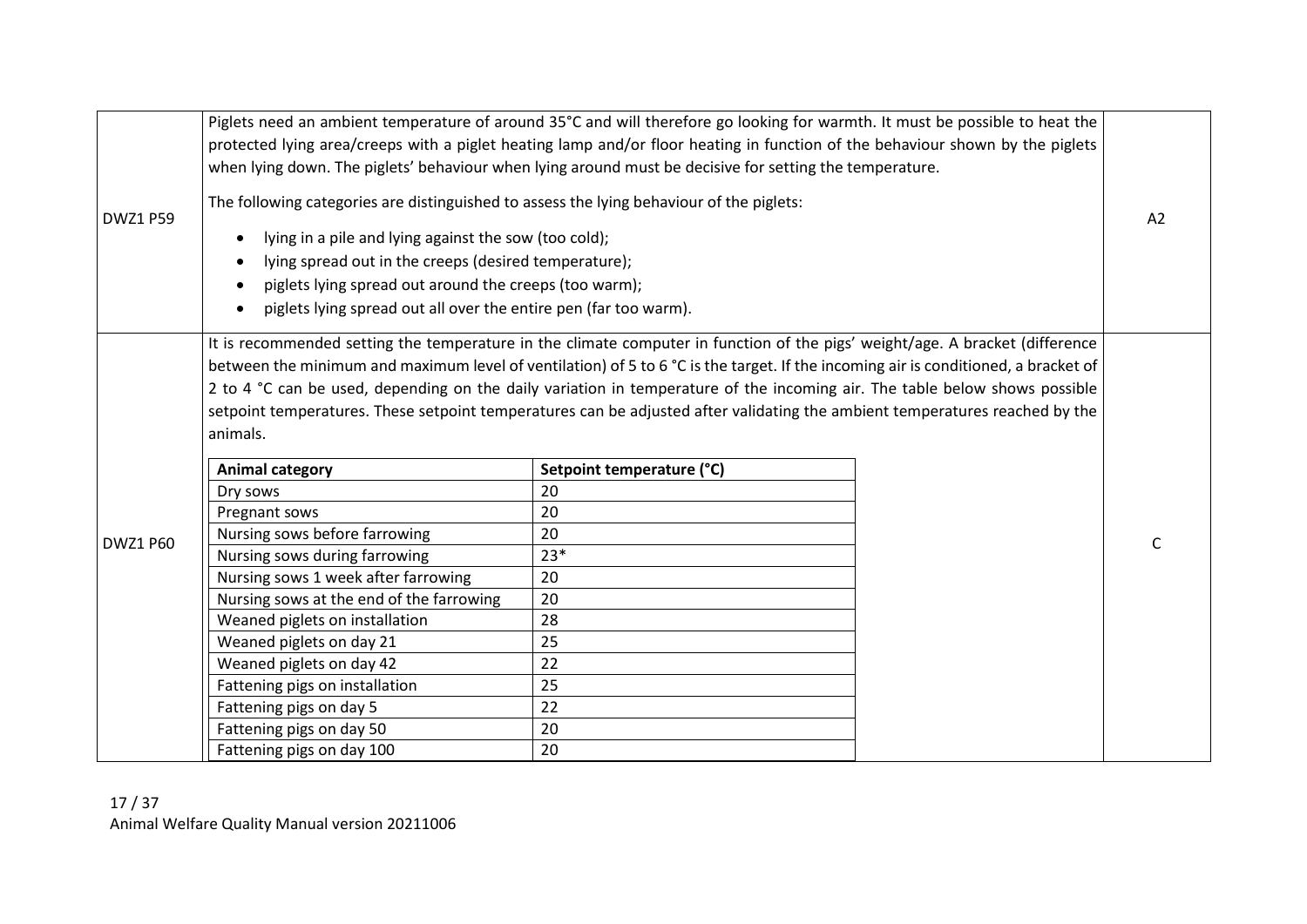|                 | The climate conditions in the farrowing pen must achieve a delicate balance between the sow's needs and those of the piglets.<br>Above 23 °C, every °C will reduce the sow's feed intake by 150 to 300 grams a day. What's more, if the temperature is too high,<br>this will reduce the sow's comfort and she will get up and lie down more often, increasing the risk of her crushing the piglets with<br>her body weight.<br>However, piglets require a temperature of over 30 °C (32 to 35 °C). Below this temperature, the intake of colostrum will decrease,<br>so that the animals are less protected against disease and infections. The temperature at the creeps can be assessed by observing |                                                 |                                                                                                                                                                                                                                                                             |   |
|-----------------|---------------------------------------------------------------------------------------------------------------------------------------------------------------------------------------------------------------------------------------------------------------------------------------------------------------------------------------------------------------------------------------------------------------------------------------------------------------------------------------------------------------------------------------------------------------------------------------------------------------------------------------------------------------------------------------------------------|-------------------------------------------------|-----------------------------------------------------------------------------------------------------------------------------------------------------------------------------------------------------------------------------------------------------------------------------|---|
|                 | the piglets.                                                                                                                                                                                                                                                                                                                                                                                                                                                                                                                                                                                                                                                                                            |                                                 |                                                                                                                                                                                                                                                                             |   |
|                 |                                                                                                                                                                                                                                                                                                                                                                                                                                                                                                                                                                                                                                                                                                         |                                                 | *If the creeps is covered, the setpoint temperature of the farrowing pen, depending on the construction of the covered creeps,<br>can be set 2 °C lower. If a piglet heating lamp and/or floor heating is used, the setpoint temperature can also be set 2 °C lower.        |   |
|                 | receive enough fresh air without any draughts occurring.                                                                                                                                                                                                                                                                                                                                                                                                                                                                                                                                                                                                                                                |                                                 | There is a certain minimum amount of ventilation required for each category of pig to provide sufficient fresh air. In addition, it<br>is important that the capacity of the ventilators is set to the maximum ventilation required, so that even on very hot days the pigs |   |
|                 | <b>Animal category</b>                                                                                                                                                                                                                                                                                                                                                                                                                                                                                                                                                                                                                                                                                  | Minimum ventilation per pig (m <sup>3</sup> /h) | Maximum ventilation per pig $(m^3/h)$                                                                                                                                                                                                                                       |   |
|                 | Dry sows                                                                                                                                                                                                                                                                                                                                                                                                                                                                                                                                                                                                                                                                                                | 18                                              | 150                                                                                                                                                                                                                                                                         |   |
|                 | Pregnant sows                                                                                                                                                                                                                                                                                                                                                                                                                                                                                                                                                                                                                                                                                           | 25                                              | 150                                                                                                                                                                                                                                                                         |   |
|                 | Nursing sows before farrowing                                                                                                                                                                                                                                                                                                                                                                                                                                                                                                                                                                                                                                                                           | 25                                              | 250                                                                                                                                                                                                                                                                         |   |
|                 | Nursing sows during farrowing                                                                                                                                                                                                                                                                                                                                                                                                                                                                                                                                                                                                                                                                           | 25                                              | 250                                                                                                                                                                                                                                                                         |   |
| <b>DWZ1 P61</b> | Nursing sows 1 week after farrowing                                                                                                                                                                                                                                                                                                                                                                                                                                                                                                                                                                                                                                                                     | 35                                              | 250                                                                                                                                                                                                                                                                         | C |
|                 | Nursing sows at the end of the farrowing<br>period                                                                                                                                                                                                                                                                                                                                                                                                                                                                                                                                                                                                                                                      | 60                                              | 250                                                                                                                                                                                                                                                                         |   |
|                 | Weaned piglets on installation                                                                                                                                                                                                                                                                                                                                                                                                                                                                                                                                                                                                                                                                          | 3                                               | 12                                                                                                                                                                                                                                                                          |   |
|                 | Weaned piglets on day 21                                                                                                                                                                                                                                                                                                                                                                                                                                                                                                                                                                                                                                                                                | 6                                               | 18                                                                                                                                                                                                                                                                          |   |
|                 | Weaned piglets on day 42                                                                                                                                                                                                                                                                                                                                                                                                                                                                                                                                                                                                                                                                                | 8                                               | 25                                                                                                                                                                                                                                                                          |   |
|                 | Fattening pigs on installation                                                                                                                                                                                                                                                                                                                                                                                                                                                                                                                                                                                                                                                                          | 6                                               | 40                                                                                                                                                                                                                                                                          |   |
|                 | Fattening pigs on day 5                                                                                                                                                                                                                                                                                                                                                                                                                                                                                                                                                                                                                                                                                 | 8                                               | 40                                                                                                                                                                                                                                                                          |   |
|                 | Fattening pigs on day 50                                                                                                                                                                                                                                                                                                                                                                                                                                                                                                                                                                                                                                                                                | 14                                              | 80                                                                                                                                                                                                                                                                          |   |
|                 | Fattening pigs on day 100                                                                                                                                                                                                                                                                                                                                                                                                                                                                                                                                                                                                                                                                               | 17                                              | 80                                                                                                                                                                                                                                                                          |   |

18 / 37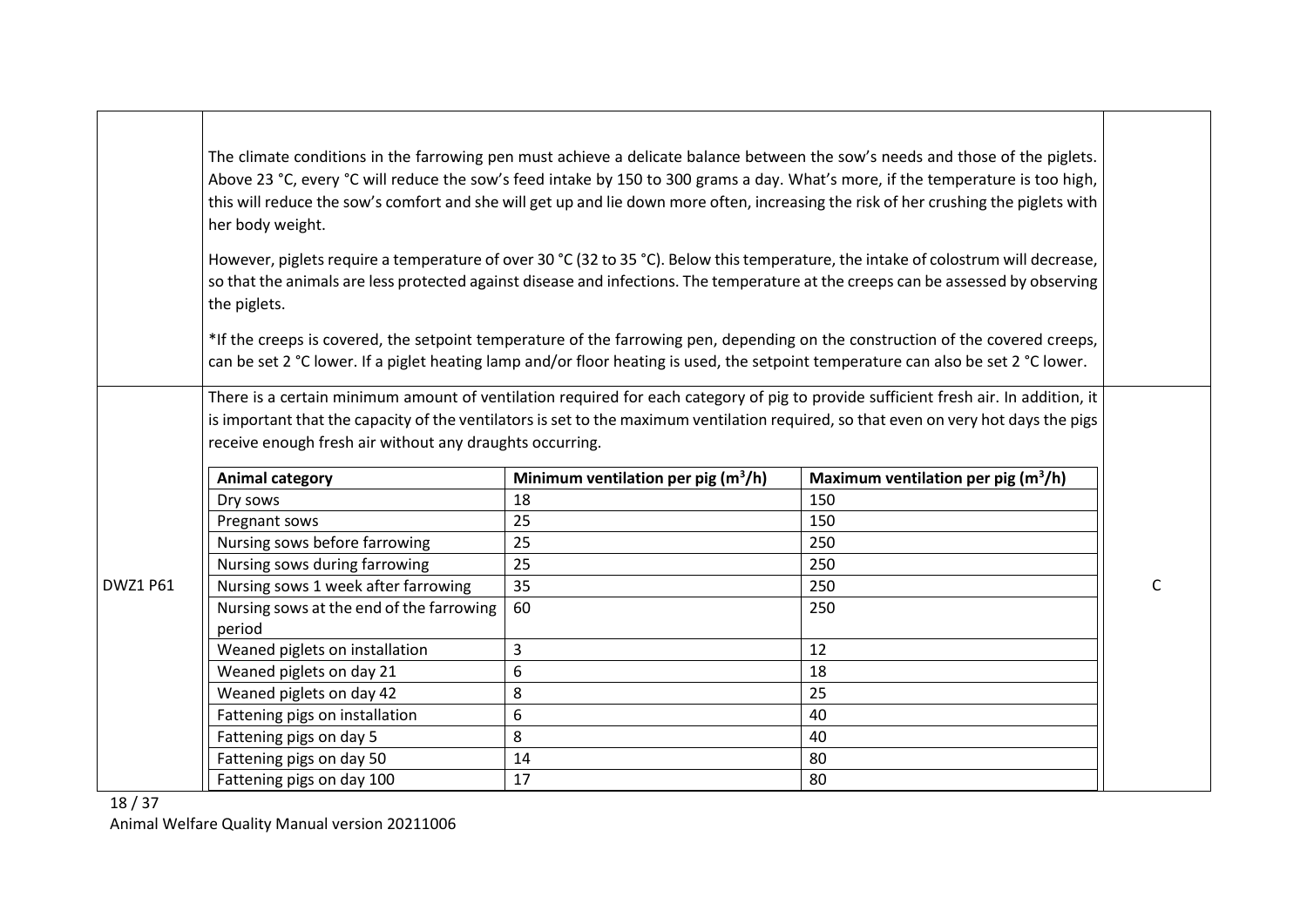<span id="page-18-0"></span>

| <b>DWZ1 P62</b> | The air quality in the sty is such that irritations to the eyes and nose of pigs and humans are prevented. When odour nuisance is<br>determined, the ammonia content is measured and registered. A maximum ammonium content of 20 ppm may be measured at<br>the height of the fattening pigs. When this level is exceeded, a plan of action with corrective measures is required. |                                                                                                                                   |    |
|-----------------|-----------------------------------------------------------------------------------------------------------------------------------------------------------------------------------------------------------------------------------------------------------------------------------------------------------------------------------------------------------------------------------|-----------------------------------------------------------------------------------------------------------------------------------|----|
| <b>DWZ1 P63</b> | 'COOLPIGS' research project of ILVO and UGent.                                                                                                                                                                                                                                                                                                                                    | Measures are taken to prevent heat stress. For effective, practical and economically feasible measures, Belpork vzw refers to the | B  |
| <b>DWZ1 P64</b> | Every two months, the emergency power supply, if present, is tested whilst operating to ensure it works properly.<br>The time and method of testing, the result (functioning or not) and the measures taken if problems were observed must be<br>registered on paper or in digital form.                                                                                          |                                                                                                                                   | A2 |
| 5. SURFACE AREA |                                                                                                                                                                                                                                                                                                                                                                                   |                                                                                                                                   |    |
| <b>DWZ1 P65</b> | All the suckling piglets from one batch share a protected place to lie with a surface area of 0.6 $m^2$ .                                                                                                                                                                                                                                                                         |                                                                                                                                   | В  |
| <b>DWZ1 P66</b> | The pen surface area per piglet is at least 0.33 $m^2$ . The minimum pen surface area applies from installation to when the animals<br>are moved to a fattening pen at an average of 25 kg.                                                                                                                                                                                       |                                                                                                                                   | B  |
| <b>DWZ1 P67</b> | The pen surface area per fattening pig is at least 0.83 m <sup>2</sup> from installation to 110 kg. From 110 kg up to slaughter, the minimum<br>pen area per piglet is 1.10 m <sup>2</sup> .                                                                                                                                                                                      |                                                                                                                                   | В  |
|                 | The minimum pen surface area per animal is respected:                                                                                                                                                                                                                                                                                                                             |                                                                                                                                   |    |
|                 | Number of pigs per pen                                                                                                                                                                                                                                                                                                                                                            | Minimum pen area per animal                                                                                                       |    |
|                 | Up to 5 gilts                                                                                                                                                                                                                                                                                                                                                                     | $2.04 \text{ m}^2$ / gilt                                                                                                         |    |
| <b>DWZ1 P68</b> | 6 to 39 gilts                                                                                                                                                                                                                                                                                                                                                                     | 1.82 $m^2$ / gilt                                                                                                                 |    |
|                 | Starting from 40 gilts                                                                                                                                                                                                                                                                                                                                                            | 1.65 $m^2$ / gilt                                                                                                                 | B. |
|                 | Up to 5 sows                                                                                                                                                                                                                                                                                                                                                                      | $2.75 \text{ m}^2$ / sow                                                                                                          |    |
|                 | 6 to 39 sows                                                                                                                                                                                                                                                                                                                                                                      | $2.48 \text{ m}^2$ / sow                                                                                                          |    |
|                 | Starting from 40 sows                                                                                                                                                                                                                                                                                                                                                             | $2.26 \, \text{m}^2 / \, \text{sow}$                                                                                              |    |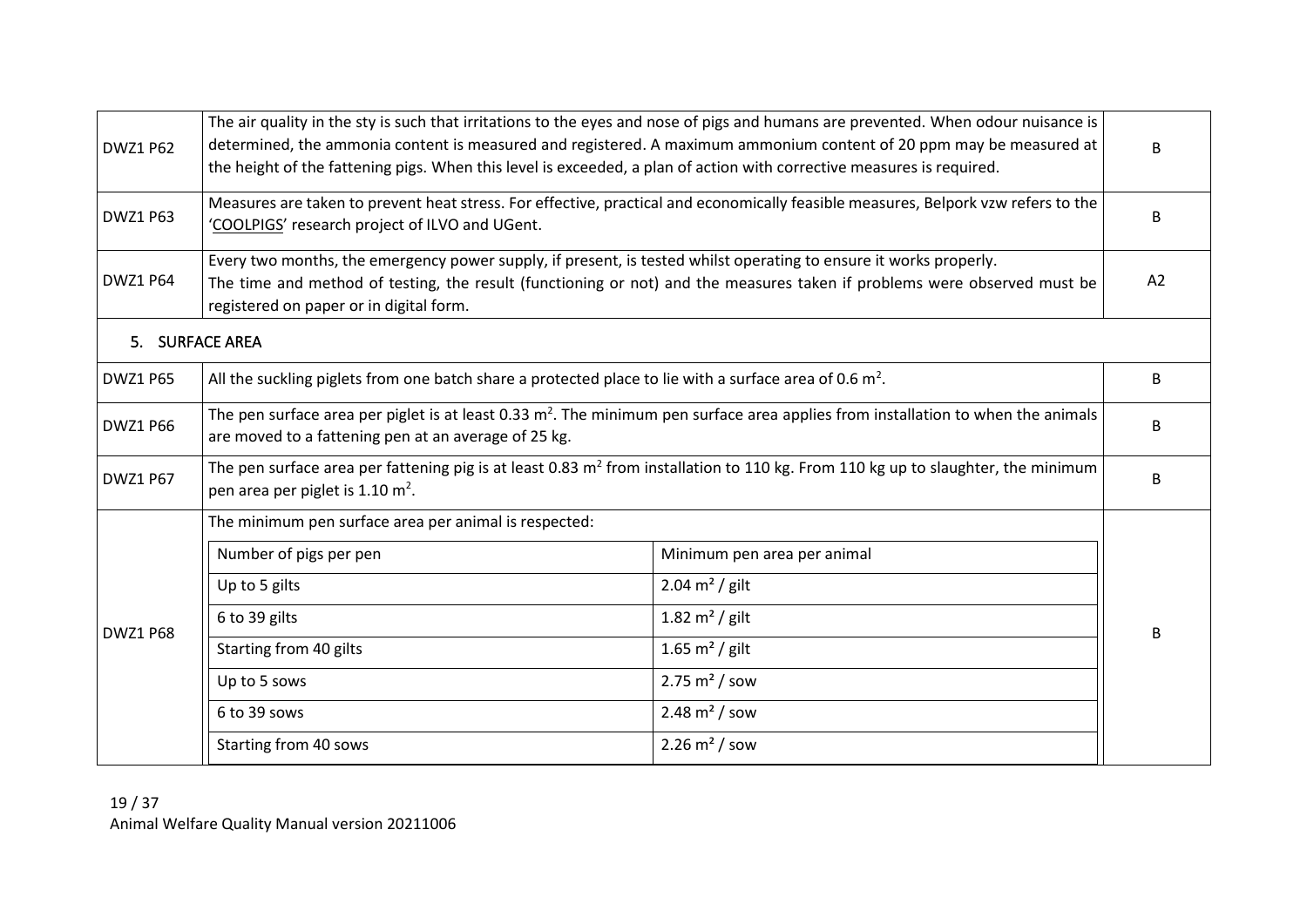<span id="page-19-0"></span>

| <b>DWZ1 P69</b> | The surface area of a farrowing pen is at least 3.8 $m^2$ , whereby the sow may be enclosed to avoid it killing its piglets by lying on<br>them.                                                                                                               | B              |
|-----------------|----------------------------------------------------------------------------------------------------------------------------------------------------------------------------------------------------------------------------------------------------------------|----------------|
| <b>DWZ1 P70</b> | If the company makes use of free-access stalls with a communal area, there must be at least 2.2 metres of free space behind the<br>stall so that the sow can come out of the stall normally and can turn around.                                               | В              |
| <b>DWZ1 P71</b> | If the company makes use of free-access stalls with a communal area, the free-access stalls may be closed off around feeding<br>time for a maximum of 2 hours. An exception to this is permitted if the sows have leg problems.                                | A2             |
|                 | SECTION VII: CONDITIONS RELATING TO STAFF                                                                                                                                                                                                                      |                |
|                 | The company manager has the necessary knowledge and skills with regard to animal health, animal welfare, animal behaviour,<br>etc.                                                                                                                             |                |
|                 | The company manager has at least:                                                                                                                                                                                                                              |                |
| <b>DWZ1 P72</b> | A2 education or higher education in agriculture or                                                                                                                                                                                                             | A <sub>2</sub> |
|                 | Vocational education: 7 <sup>th</sup> year or                                                                                                                                                                                                                  |                |
|                 | A 'B' course.                                                                                                                                                                                                                                                  |                |
|                 | Diplomas and certificates must be present at the company. An overview will be kept of them.                                                                                                                                                                    |                |
|                 | Pig producers must always be aware of the latest technical know-how and must regularly take refresher courses which teach all<br>kinds of relevant knowledge, for example about subjects such as livestock management, animal care and statutory requirements. |                |
| <b>DWZ1 P73</b> | Every pig producer must participate in a relevant refresher course at least once per calendar year (e.g. a course on human-animal<br>interaction). Satisfactory proof of this must be provided.                                                                | A2             |
|                 | The staff has the necessary knowledge and skills relating to animal health, animal welfare, animal behaviour, etc.                                                                                                                                             |                |
| <b>DWZ1 P74</b> | The company's own staff must at least have:                                                                                                                                                                                                                    | A2             |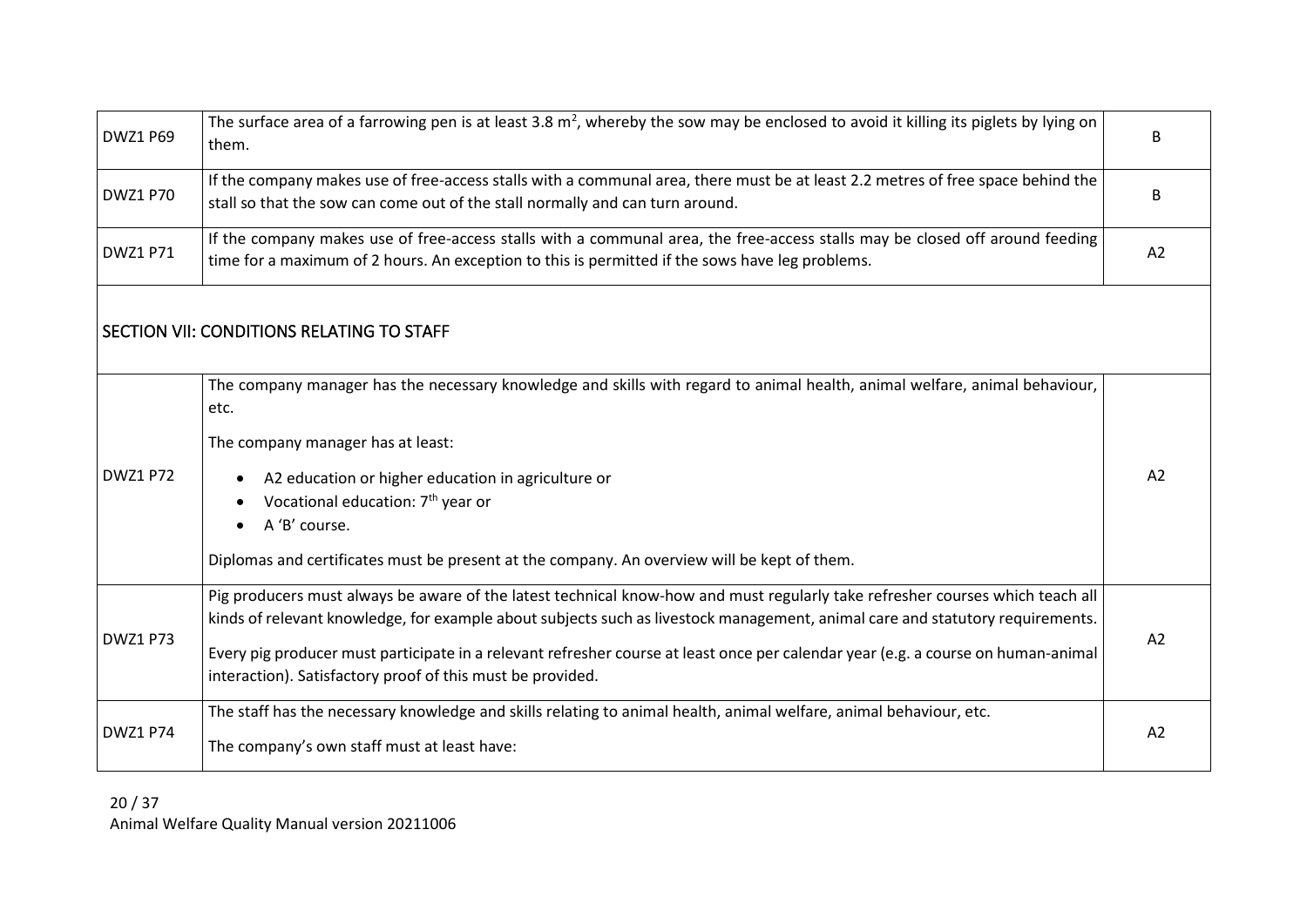<span id="page-20-0"></span>

|                 | A2 education or higher education in agriculture or<br>vocational education: 7 <sup>th</sup> year or<br>a 'B' course or<br>1 year of work experience in intensive pig farming or<br>completed a Belpork course on man-animal interaction (in cooperation with existing training centres) or<br>work under the responsibility of someone with said qualifications.<br>Diplomas and certificates must be present at the company. An overview will be kept of them. |    |
|-----------------|-----------------------------------------------------------------------------------------------------------------------------------------------------------------------------------------------------------------------------------------------------------------------------------------------------------------------------------------------------------------------------------------------------------------------------------------------------------------|----|
|                 | SECTION VIII: CONDITIONS RELATING TO TRACKING                                                                                                                                                                                                                                                                                                                                                                                                                   |    |
| <b>DWZ1 P75</b> | For every delivery of DWZ fattening pigs that departs from the pig farm to the (domestic) abattoir, the pig producer must draw<br>up a departure sheet regardless of the client's capacity.                                                                                                                                                                                                                                                                     | A2 |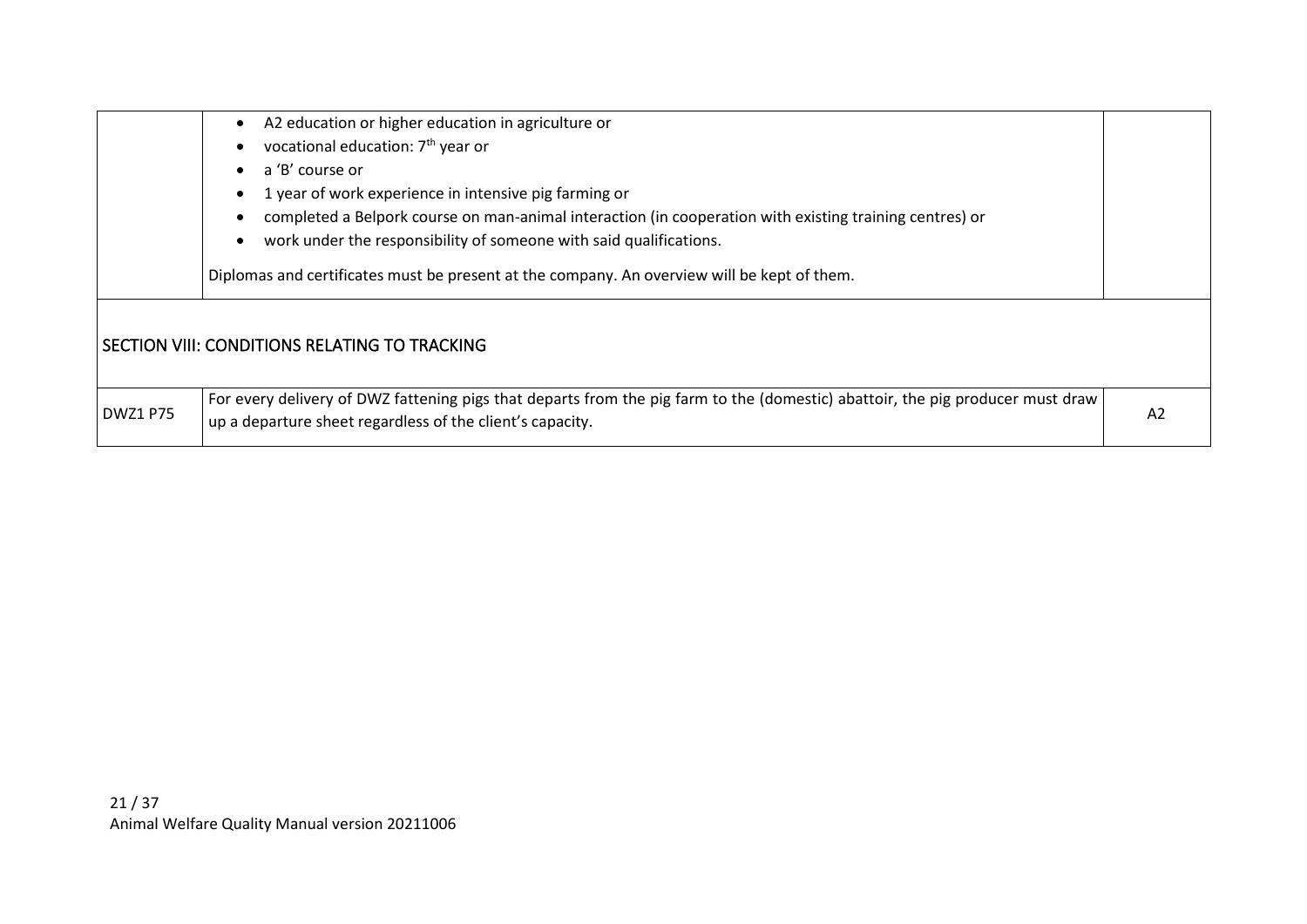## B.2. PRIMARY PRODUCTION: additional conditions part 1

<span id="page-21-2"></span><span id="page-21-1"></span><span id="page-21-0"></span>

|                | SECTION I: CONDITIONS RELATING TO PIG FEED                                                                                                                                                      | violation |
|----------------|-------------------------------------------------------------------------------------------------------------------------------------------------------------------------------------------------|-----------|
| <b>DWZ2 P1</b> | In case of trough feeding (mash or dry feed), all the weaned piglets must be able to eat at the same time. The available width of<br>the trough for eating is at least 20 cm per weaned piglet. | R.        |
| <b>DWZ2 P2</b> | In case of trough feeding (mash or dry feed), all the sows must be able to eat at the same time. The available width of the trough<br>for eating is at least 35 cm per sow.                     | B         |
| DWZ2 P3        | In case of trough feeding (mash or dry feed), all the fattening pigs must be able to eat at the same time. The available width of<br>the trough for eating is at least 35 cm per fattening pig. | B         |
| DWZ2 P4        | In an ad libitum (free) feed system for the weaned piglets, each place to eat must be 18 cm wide.                                                                                               | B         |
| DWZ2 P5        | In an ad libitum (free) feed system for the sows, each place to eat must be 35 cm wide.                                                                                                         | B         |
| DWZ2 P6        | In an ad libitum (free) feed system for the fattening pigs, each place to eat must be 35 cm wide.                                                                                               | B         |
|                | SECTION II: CONDITIONS RELATING TO DRINKING WATER                                                                                                                                               | violation |
| DWZ2 P7        | There is at least 1 exclusive place to drink per 10 sows. If feeding occurs with wet mixes, 1 exclusive nipple drinker suffices per<br>20 sows.                                                 | B         |
| DWZ2 P8        | There is at least 1 exclusive place to drink per 10 fattening pigs. If feeding occurs with wet mixes, 1 exclusive nipple drinker<br>suffices per 20 fattening pigs.                             | B         |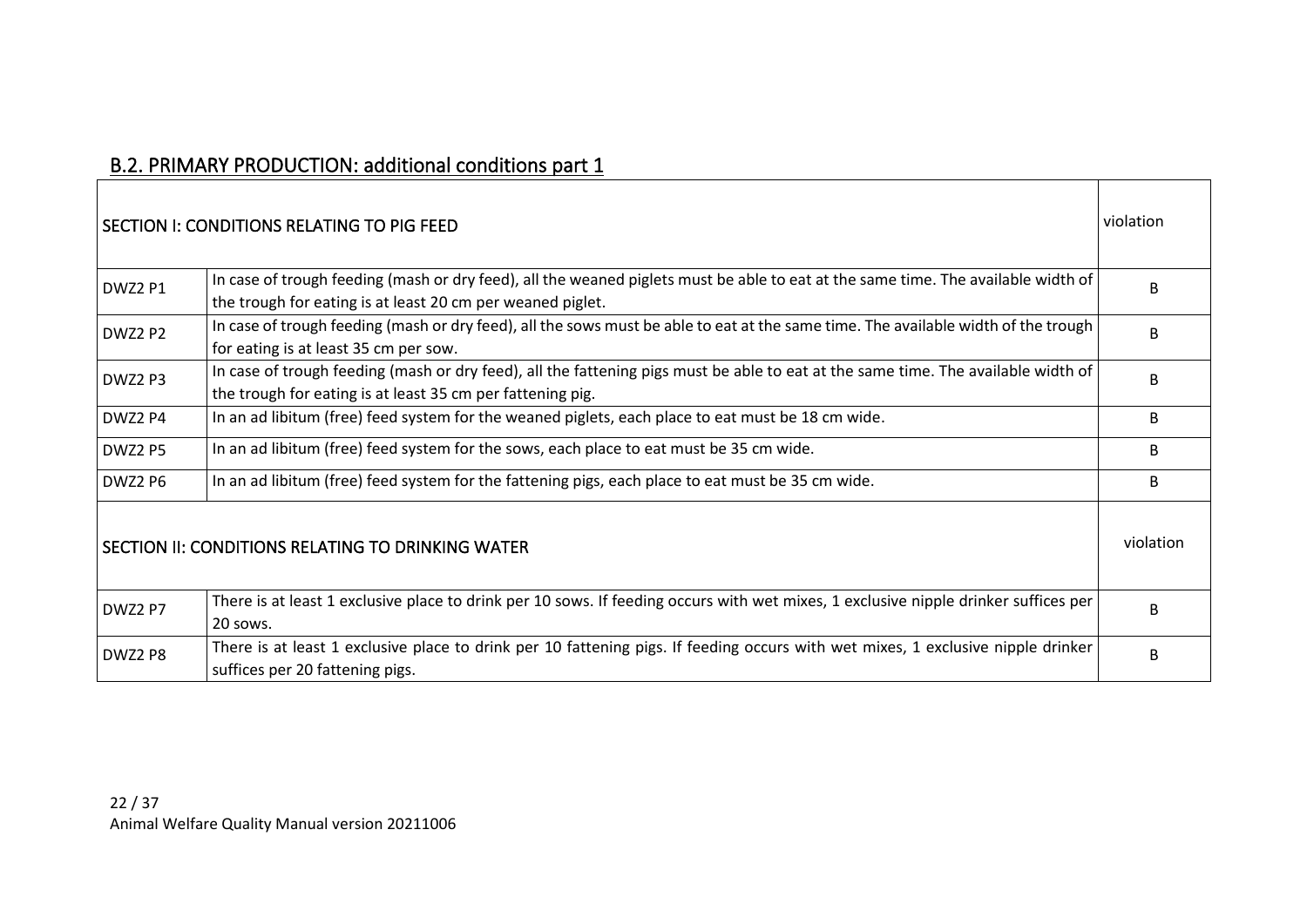<span id="page-22-1"></span><span id="page-22-0"></span>

|                 | <b>SECTION III: CONDITIONS RELATING TO HOUSING</b>                                                                                                                                                                                                                                                                                                                                                                                                                                                                                                                                                                                                                                                                                                                                                                                                                                                                                                                                                                                                                                                                                                                                                                                              |    |
|-----------------|-------------------------------------------------------------------------------------------------------------------------------------------------------------------------------------------------------------------------------------------------------------------------------------------------------------------------------------------------------------------------------------------------------------------------------------------------------------------------------------------------------------------------------------------------------------------------------------------------------------------------------------------------------------------------------------------------------------------------------------------------------------------------------------------------------------------------------------------------------------------------------------------------------------------------------------------------------------------------------------------------------------------------------------------------------------------------------------------------------------------------------------------------------------------------------------------------------------------------------------------------|----|
| 1. GENERAL      |                                                                                                                                                                                                                                                                                                                                                                                                                                                                                                                                                                                                                                                                                                                                                                                                                                                                                                                                                                                                                                                                                                                                                                                                                                                 |    |
| DWZ2 P9         | The animals' tails are intact. Tail docking is not permitted.<br>If the company, in the opinion of the vet and on the basis of the abattoir's data, is faced with serious outbreaks of tail biting in<br>(part of) the pig farm, then the company may temporarily dock tails in the (part of the) farm in question and/or install pigs with<br>docked tails. But only on condition that:<br>the docking is carried out by a sufficiently competent and trained person within 72 hours of birth;<br>the piglets retain at least 2.5 cm of tail so that the adult animals will have a tail length of > 5 cm;<br>the pig producer has drawn up an action plan with his company support vet to keep the tails longer. The following risk<br>$\bullet$<br>factors must in any case be viewed for this:<br>the diversion material provided;<br>$\circ$<br>the cleanliness of the pigs;<br>$\circ$<br>thermal comfort and air quality;<br>$\circ$<br>state of health;<br>$\circ$<br>competition for food and space;<br>the diet.<br>$\circ$<br>After a year, pigs with intact tails must be installed in at least 10% of the pens.<br>If it then becomes apparent that the tail-biting problems are not over, an independent veterinary expert must be | A2 |
|                 | consulted. An independent veterinary expert is not connected with the practice of the company support vet.<br>Within a maximum of 3 years, the tail docking must have ended.<br>Sows may be enclosed in the farrowing pen for a maximum of 5 days to avoid them killing their piglets by lying on them. After                                                                                                                                                                                                                                                                                                                                                                                                                                                                                                                                                                                                                                                                                                                                                                                                                                                                                                                                   |    |
| <b>DWZ2 P10</b> | that they must be able to move freely in the farrowing pen.                                                                                                                                                                                                                                                                                                                                                                                                                                                                                                                                                                                                                                                                                                                                                                                                                                                                                                                                                                                                                                                                                                                                                                                     | A2 |
| <b>DWZ2 P11</b> | The piglets are weaned at an average age of at least 35 days. Individual piglets may not be weaned before the age of 33 days.                                                                                                                                                                                                                                                                                                                                                                                                                                                                                                                                                                                                                                                                                                                                                                                                                                                                                                                                                                                                                                                                                                                   | A2 |
| 23/37           |                                                                                                                                                                                                                                                                                                                                                                                                                                                                                                                                                                                                                                                                                                                                                                                                                                                                                                                                                                                                                                                                                                                                                                                                                                                 |    |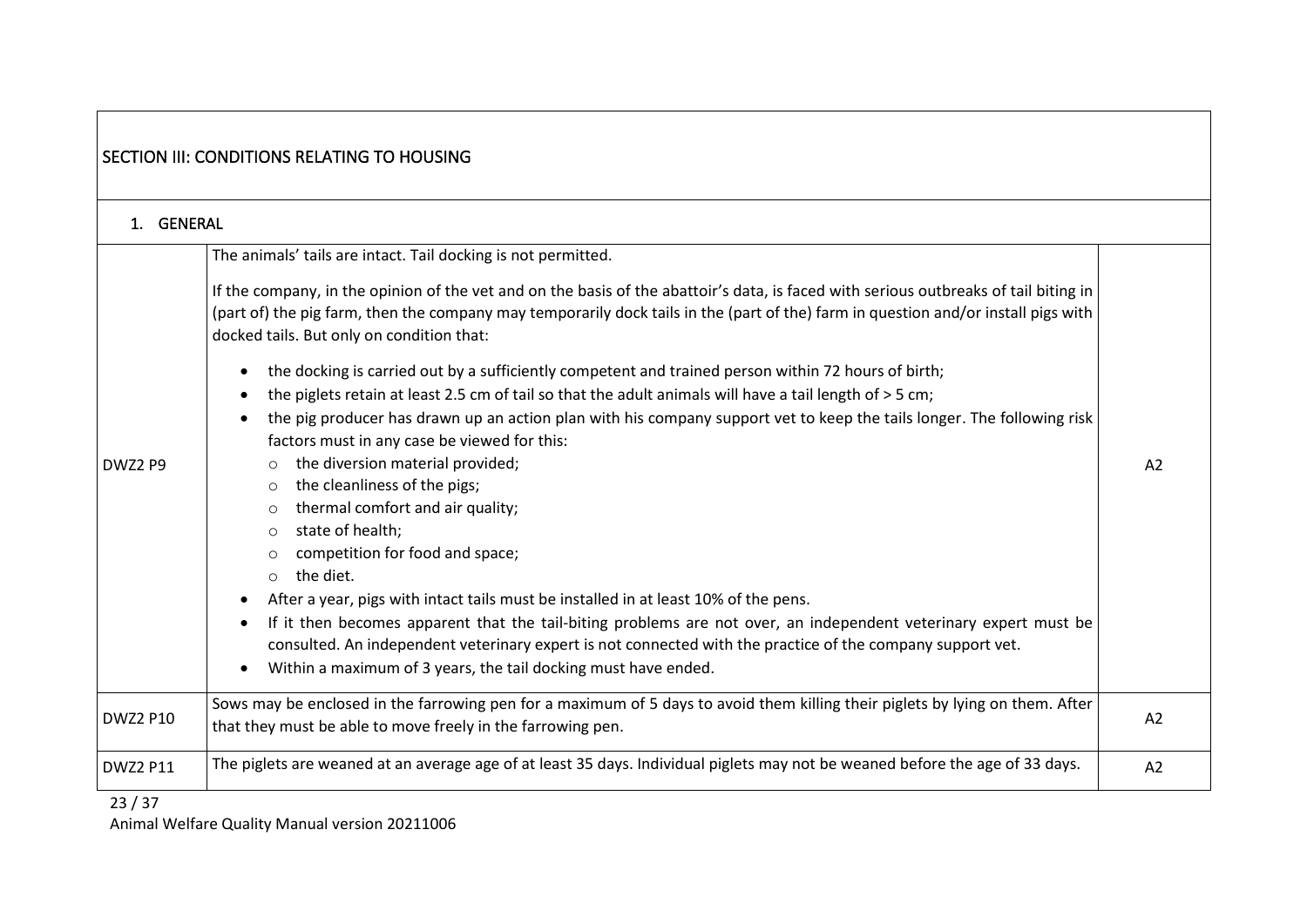<span id="page-23-1"></span><span id="page-23-0"></span>

| <b>DWZ2 P12</b> | The floor where the sow lies in the farrowing pend is solid and soft.                                                                                                                                                                                                                                                                                                                                                                                                                                                                                                                    |                                                                                                       | A2 |
|-----------------|------------------------------------------------------------------------------------------------------------------------------------------------------------------------------------------------------------------------------------------------------------------------------------------------------------------------------------------------------------------------------------------------------------------------------------------------------------------------------------------------------------------------------------------------------------------------------------------|-------------------------------------------------------------------------------------------------------|----|
| 2. HOSPITAL PEN |                                                                                                                                                                                                                                                                                                                                                                                                                                                                                                                                                                                          |                                                                                                       |    |
| <b>DWZ2 P13</b> | The hospital pen must have a 60% solid floor, unless the company support vet advises against this for veterinary reasons.<br>A solid floor is defined as a contiguous bit of floor on which at least one pig can lie fully elongated. The solid floor is a floor or a<br>part of one which has openings through which things can fall but it is still considered solid if:<br>the total area covered by the openings is nor more than 5% of the total surface area of the solid floor and<br>the maximum width of the gaps is 10 mm and the maximum diameter of round openings is 20 mm. |                                                                                                       |    |
| 3. SURFACE AREA |                                                                                                                                                                                                                                                                                                                                                                                                                                                                                                                                                                                          |                                                                                                       |    |
| <b>DWZ2 P14</b> | The minimum pen surface area per weaned piglet is an average of 0.50 $m^2$ and not a single individual piglet may have less than<br>0.45 m <sup>2</sup> surface area. The minimum pen surface area applies from installation until the animals are moved to a fattening pen. If<br>the group contains 40 animals or more, the surface area per animal may be 10% less.                                                                                                                                                                                                                   |                                                                                                       | B  |
|                 | The minimum pen surface area per animal is respected:                                                                                                                                                                                                                                                                                                                                                                                                                                                                                                                                    |                                                                                                       |    |
|                 | Number of pigs per pen                                                                                                                                                                                                                                                                                                                                                                                                                                                                                                                                                                   | Average pen surface area per animal                                                                   |    |
| <b>DWZ2 P15</b> | Up to 10 fattening pigs                                                                                                                                                                                                                                                                                                                                                                                                                                                                                                                                                                  | On average 1.5 $m^2$ and none less than 1.45 $m^2$                                                    | R  |
|                 | 11 to 19 fattening pigs                                                                                                                                                                                                                                                                                                                                                                                                                                                                                                                                                                  | On average 1.3m <sup>2</sup> and none less than 1.25m <sup>2</sup>                                    |    |
|                 | Starting from 20 fattening pigs                                                                                                                                                                                                                                                                                                                                                                                                                                                                                                                                                          | On average $1.2m^2$ and none less than $1.15m^2$                                                      |    |
|                 | The minimum pen surface area per animal is respected:                                                                                                                                                                                                                                                                                                                                                                                                                                                                                                                                    |                                                                                                       |    |
|                 | Number of pigs per pen                                                                                                                                                                                                                                                                                                                                                                                                                                                                                                                                                                   | Minimum pen surface area per animal                                                                   |    |
| <b>DWZ2 P16</b> | Up to 5 sows                                                                                                                                                                                                                                                                                                                                                                                                                                                                                                                                                                             | 2.75 $m^2$ / sow of which minimum 1.30 $m^2$ is a place to lie made<br>up of a solid, littered floor. | R  |
|                 | Starting from 6 sows                                                                                                                                                                                                                                                                                                                                                                                                                                                                                                                                                                     | 2.50 $m^2$ / sow of which minimum 1.30 $m^2$ is a place to lie made<br>up of a solid, littered floor. |    |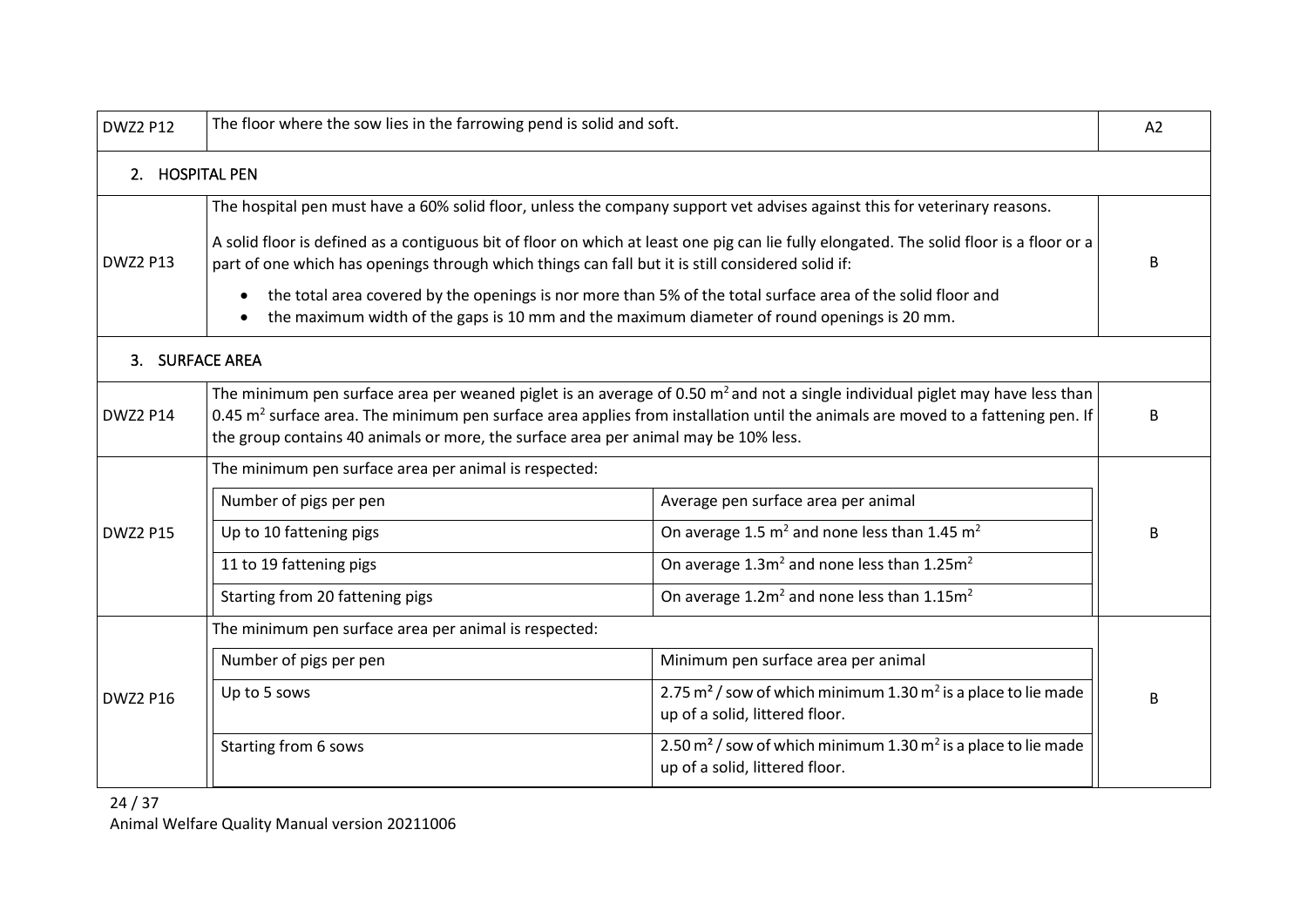| <b>DWZ2 P17</b> | <sup>1</sup> The pen for the boars must have a minimum surface area of 8.0 m <sup>2</sup> . If the pen is also used to breed, the standard for the surface $ $<br>area is increased to 10.0 $m2$ . |  |
|-----------------|----------------------------------------------------------------------------------------------------------------------------------------------------------------------------------------------------|--|
| DWZ2 P18        | The surface area of a farrowing pen is at least 6.5 m <sup>2</sup> .                                                                                                                               |  |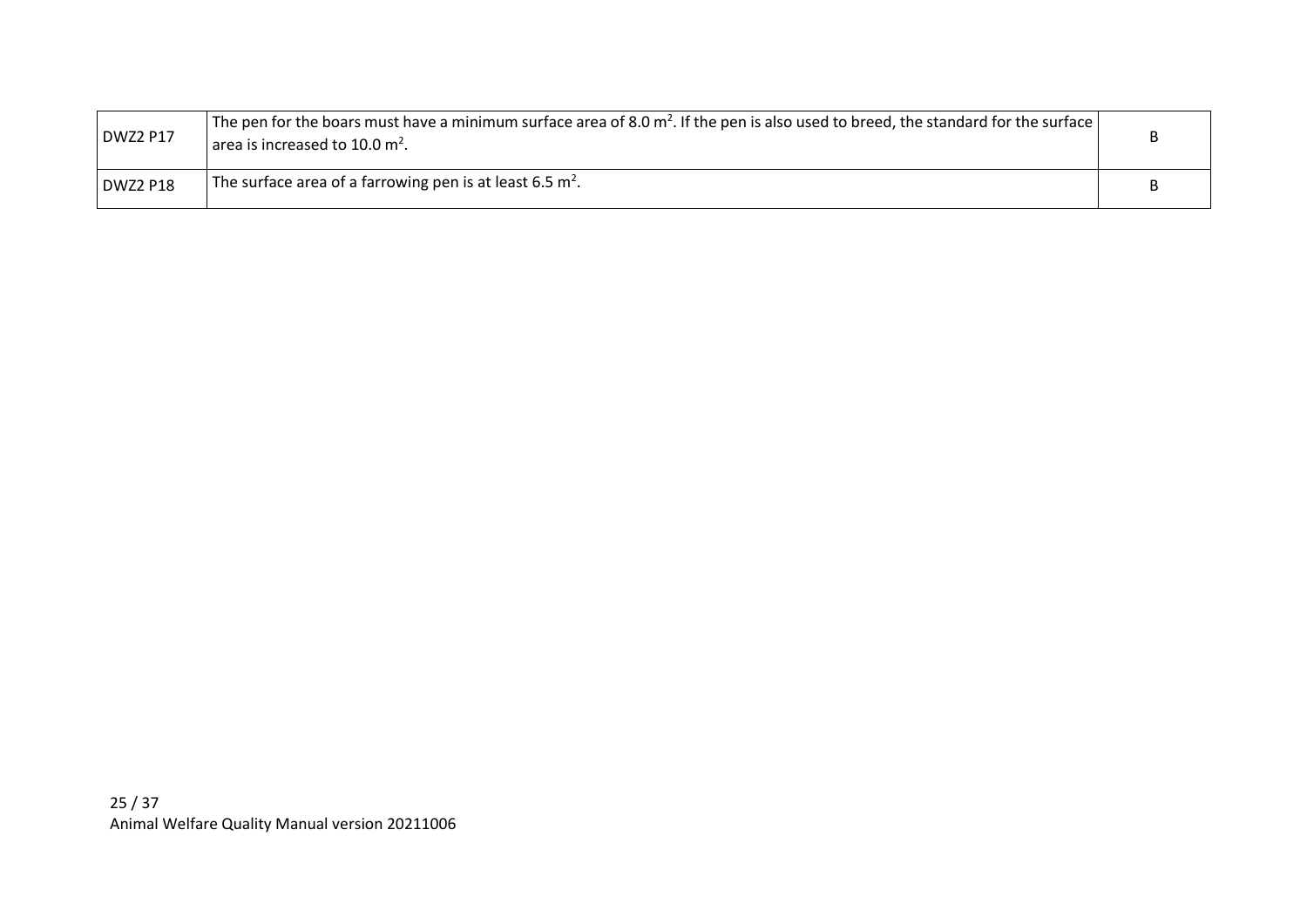#### SECTION I: CONDITIONS RELATING TO HOUSING

<span id="page-25-3"></span><span id="page-25-2"></span><span id="page-25-1"></span><span id="page-25-0"></span>

| 1. GENERAL     |                                                                                                                                                                                                                                                                                                                                                                                                                                                                                                                                                                                         |                                                                                                                               |    |
|----------------|-----------------------------------------------------------------------------------------------------------------------------------------------------------------------------------------------------------------------------------------------------------------------------------------------------------------------------------------------------------------------------------------------------------------------------------------------------------------------------------------------------------------------------------------------------------------------------------------|-------------------------------------------------------------------------------------------------------------------------------|----|
| DWZ3 P1        | The animals' tails are intact. Tail docking is not permitted.                                                                                                                                                                                                                                                                                                                                                                                                                                                                                                                           |                                                                                                                               | A2 |
| DWZ3 P2        | that they must be able to move freely in the farrowing pen.                                                                                                                                                                                                                                                                                                                                                                                                                                                                                                                             | Sows may be enclosed in the farrowing pen for a maximum of 3 days to avoid them killing their piglets by lying on them. After | A2 |
| DWZ3 P3        | The solid floor is littered with straw or a similar covering.                                                                                                                                                                                                                                                                                                                                                                                                                                                                                                                           |                                                                                                                               | A2 |
| 2 <sup>1</sup> | <b>SURFACE AREA</b>                                                                                                                                                                                                                                                                                                                                                                                                                                                                                                                                                                     |                                                                                                                               |    |
| DWZ3 P4        | The minimum pen surface area per weaned piglet is an average of 0.60 $m2$ and not a single individual piglet may have less than<br>0.55 m <sup>2</sup> surface area. The minimum pen surface area applies from installation until the animals are moved to a fattening pen. If<br>the group contains 40 animals or more, the surface area per animal may be 10% less.<br>To stimulate correct dunging behaviour, for the first 7 days after installation weaned piglets held in groups of 20 animals or more<br>may be installed on 0.50 m <sup>2</sup> surface area per weaned piglet. |                                                                                                                               | R  |
|                | The minimum pen surface area per animal is respected:                                                                                                                                                                                                                                                                                                                                                                                                                                                                                                                                   |                                                                                                                               |    |
|                | Number of pigs per pen                                                                                                                                                                                                                                                                                                                                                                                                                                                                                                                                                                  | Average pen surface area per animal                                                                                           |    |
| DWZ3 P5        | Up to 10 fattening pigs                                                                                                                                                                                                                                                                                                                                                                                                                                                                                                                                                                 | On average 1.7 $m^2$ and none less than 1.65 $m^2$                                                                            |    |
|                | 11 to 19 fattening pigs                                                                                                                                                                                                                                                                                                                                                                                                                                                                                                                                                                 | On average 1.5 $m^2$ and none less than 1.45 $m^2$                                                                            |    |
|                | Starting from 20 fattening pigs                                                                                                                                                                                                                                                                                                                                                                                                                                                                                                                                                         | On average 1.3 $m^2$ and none less than 1.25 $m^2$                                                                            |    |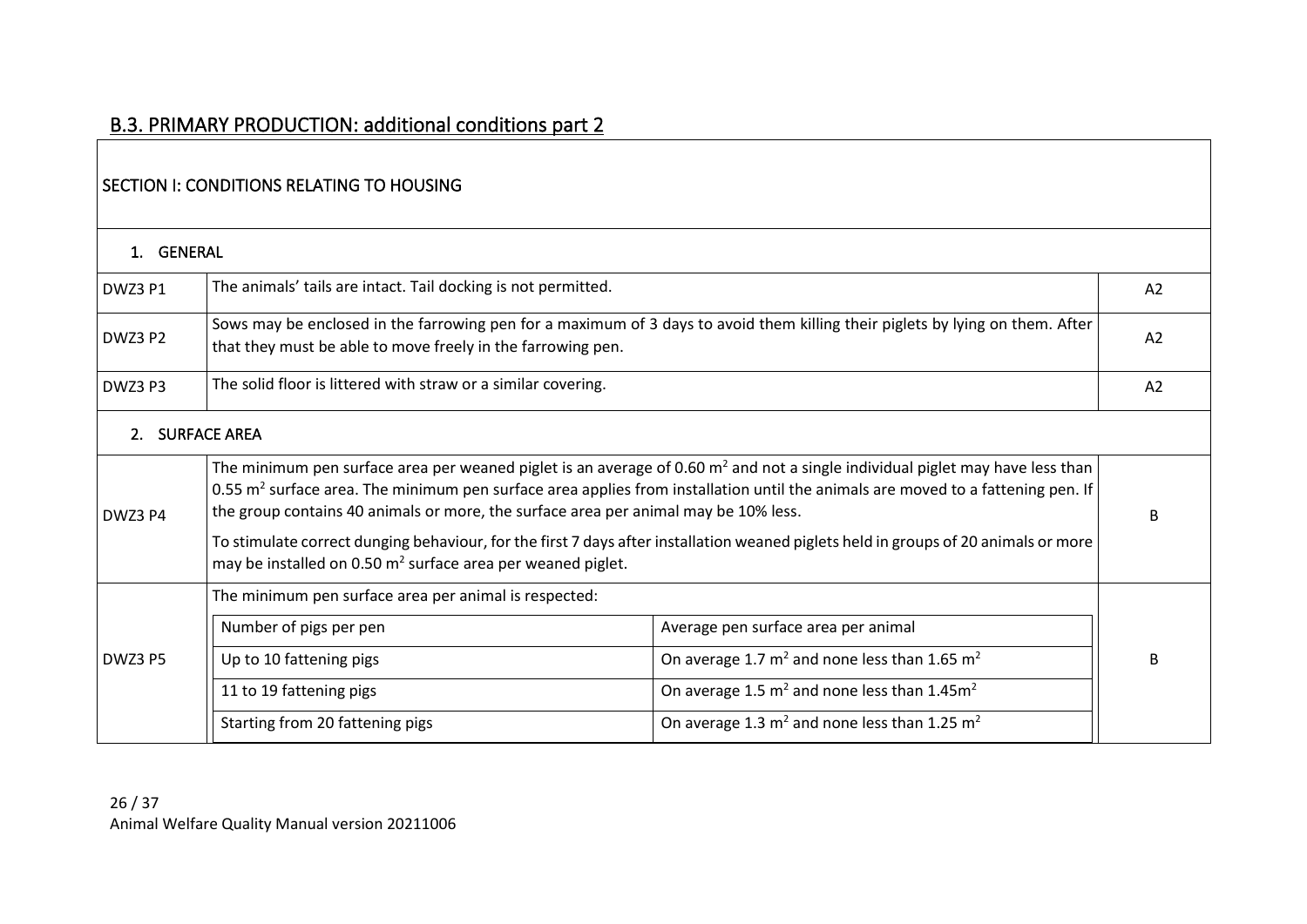|         | The minimum pen surface area applies from the installation to the slaughter. If the group contains 40 animals or more, the<br>surface area per animal may be 10% less. |  |
|---------|------------------------------------------------------------------------------------------------------------------------------------------------------------------------|--|
| DWZ3 P6 | The surface area of a farrowing pen is at least 7.5 $m2$ .                                                                                                             |  |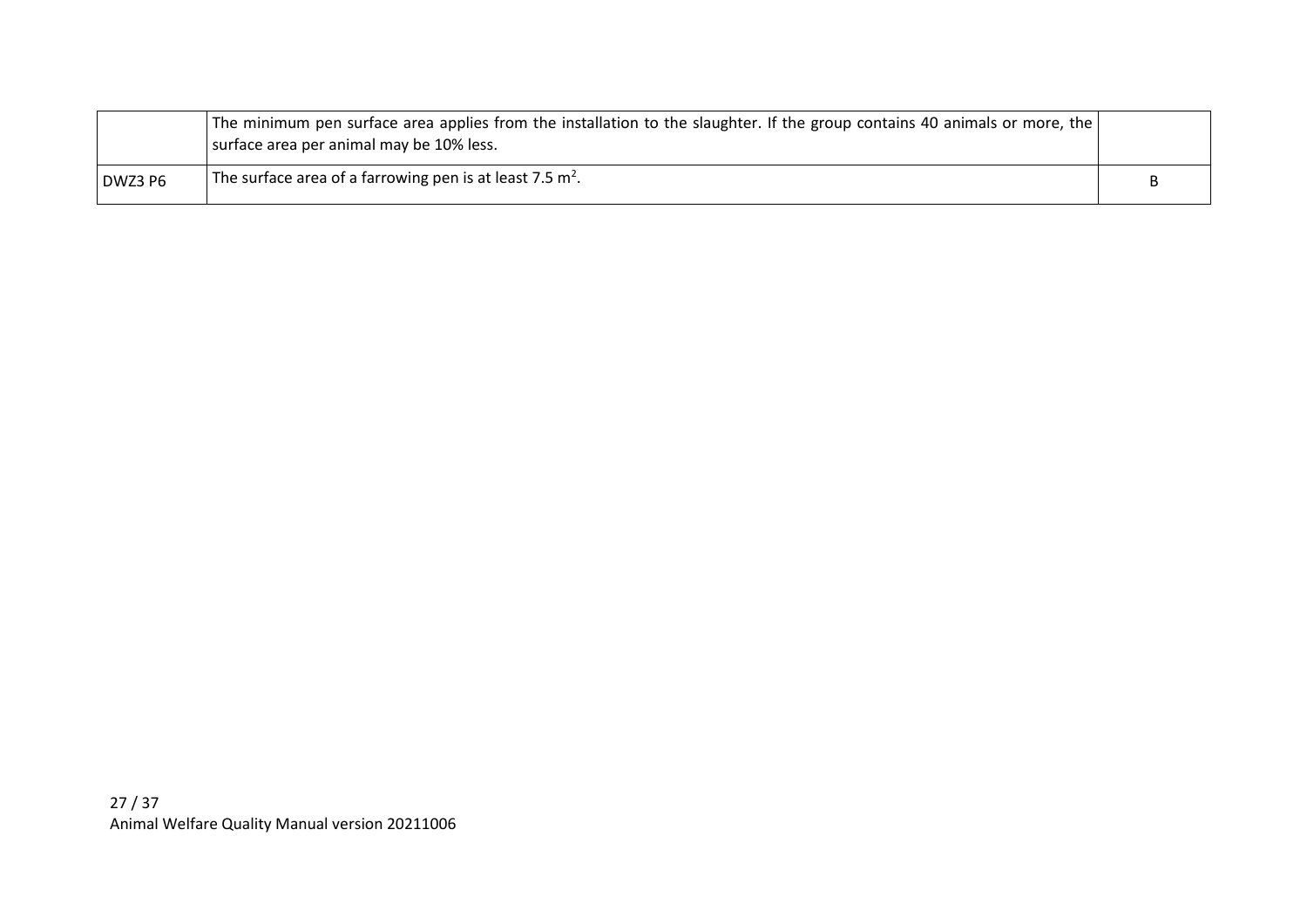**r** 

<span id="page-27-4"></span><span id="page-27-3"></span><span id="page-27-2"></span><span id="page-27-1"></span><span id="page-27-0"></span>

| SECTION I: CONDITIONS RELATING TO THE SLAUGHTER PROCESS |                                                                                                                                                                                                                                                                                                                                                                                                    |                |  |  |
|---------------------------------------------------------|----------------------------------------------------------------------------------------------------------------------------------------------------------------------------------------------------------------------------------------------------------------------------------------------------------------------------------------------------------------------------------------------------|----------------|--|--|
|                                                         | 1. ARRIVAL OF THE ANIMALS                                                                                                                                                                                                                                                                                                                                                                          |                |  |  |
| DWZ S1                                                  | On arrival of the DWZ pigs, the abattoir will check that the pigs have not been in transport for longer than 8 hours. The transport<br>time starts when the first animal is loaded and ends when the last animal is unloaded.                                                                                                                                                                      |                |  |  |
|                                                         | If pigs have specific welfare needs, the abattoir must take the appropriate measures (inc. an adapted schedule) to meet these<br>needs (e.g. measures against heat stress, stunning, slaughtering as quickly as possible).                                                                                                                                                                         |                |  |  |
| DWZ S <sub>2</sub>                                      | If, on arrival at the abattoir, pigs are no longer able to walk on their own or can only do so with difficulty, they are stunned and<br>killed as quickly as possible to avoid any suffering. This may mean that they are already stunned and stuck in the lorry or on the<br>unloading platform. They are stunned using an electronarcosis device. The pigs are then taken to the slaughter line. | A <sub>2</sub> |  |  |
| DWZ S3                                                  | If there is a code yellow, orange or red heat warning, the measures included in the FEBEV heat plan will be applied.                                                                                                                                                                                                                                                                               |                |  |  |
| 2. DRIVING                                              |                                                                                                                                                                                                                                                                                                                                                                                                    |                |  |  |
| DWZ S4                                                  | When driving DWZ pigs, electric driving aids may not be used.                                                                                                                                                                                                                                                                                                                                      | A2             |  |  |
| DWZ S5                                                  | Animals may not slip as a result of soiling or water that does not drain away properly.                                                                                                                                                                                                                                                                                                            |                |  |  |
| 3.                                                      | <b>WAITING PEN</b>                                                                                                                                                                                                                                                                                                                                                                                 |                |  |  |
| DWZ S6                                                  | The air quality in the sty is such that irritations to the eyes and nose of pigs and humans are prevented. When odour nuisance is<br>determined, the ammonia content is measured and registered. A maximum ammonium content of 20 ppm may be measured at<br>the height of the fattening pigs. If this level is exceeded, a plan of action with corrective measures is required.                    | B              |  |  |

 $\top$ 

٦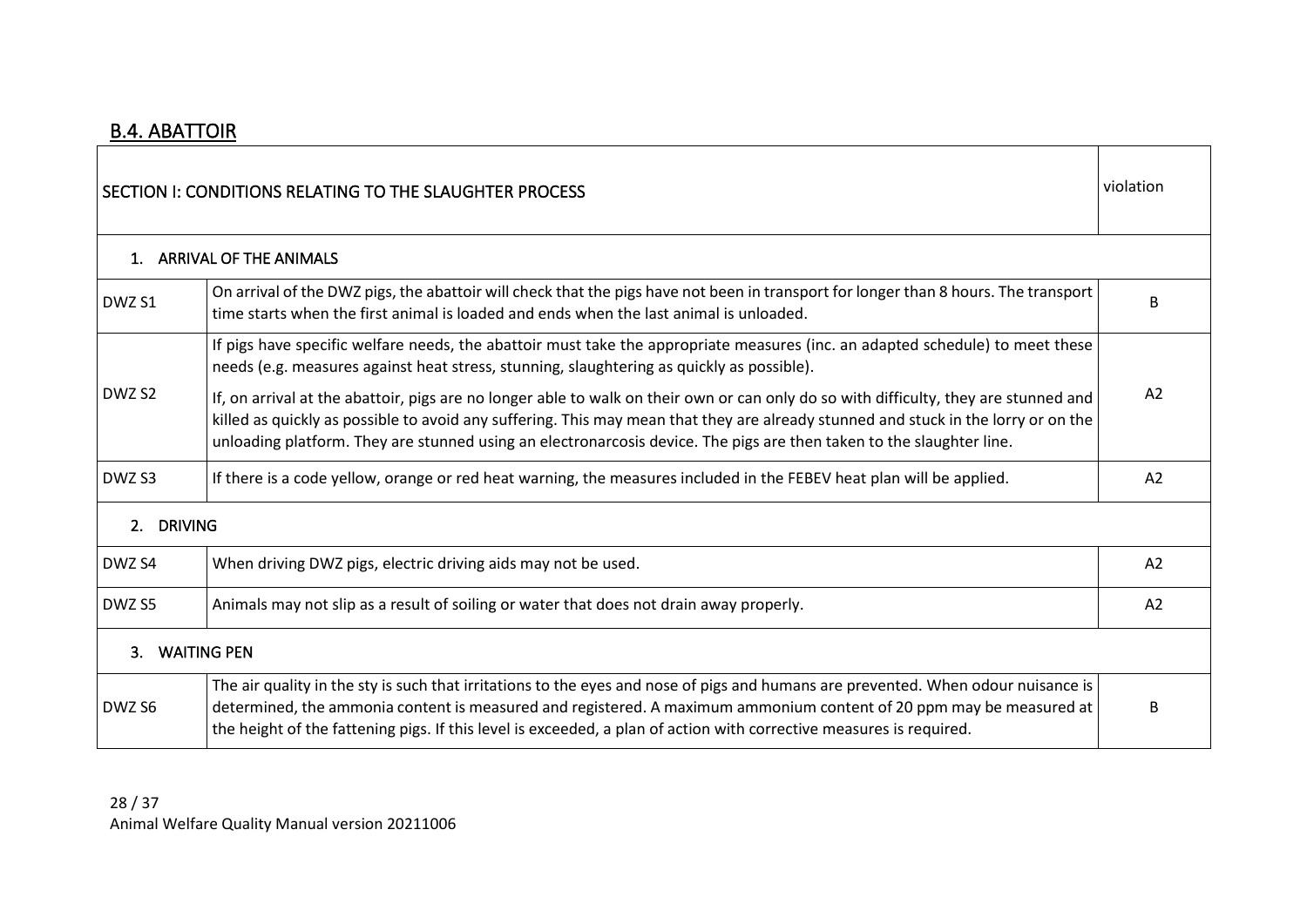<span id="page-28-1"></span><span id="page-28-0"></span>

| DWZ S7                                                                                                                                                                                          | The noise level in the waiting pen at the 'worst case' location must be measured and recorded at least 4 times a year and may<br>not exceed 85 dB. If this peak is exceeded, an action plan with corrective measures is required.                                                                                                                                                                                                           |    |  |  |  |  |
|-------------------------------------------------------------------------------------------------------------------------------------------------------------------------------------------------|---------------------------------------------------------------------------------------------------------------------------------------------------------------------------------------------------------------------------------------------------------------------------------------------------------------------------------------------------------------------------------------------------------------------------------------------|----|--|--|--|--|
| DWZ S8                                                                                                                                                                                          | Animals may not slip as a result of soiling or water that does not drain away properly.                                                                                                                                                                                                                                                                                                                                                     |    |  |  |  |  |
|                                                                                                                                                                                                 | All the pigs must have sufficient diversion material permanently at their disposal in their pen to investigate and play with.<br>Diversion material has the following characteristics:                                                                                                                                                                                                                                                      |    |  |  |  |  |
| DWZ S9                                                                                                                                                                                          | chewable - so that pigs can bite on it;<br>manipulable - so that pigs can change its place, appearance and structure;<br>and investigable - so that pigs can examine it.                                                                                                                                                                                                                                                                    |    |  |  |  |  |
|                                                                                                                                                                                                 | In addition, the diversion material must be offered in such a way that it is easy to reach for all the pigs. Furthermore, the diversion<br>material must be clean and intact. The diversion material encourages the pigs' exploratory behaviour.                                                                                                                                                                                            |    |  |  |  |  |
|                                                                                                                                                                                                 | 4. STUNNING GENERAL                                                                                                                                                                                                                                                                                                                                                                                                                         |    |  |  |  |  |
| <b>DWZ S10</b>                                                                                                                                                                                  | Slaughtering without prior stunning is not permitted at the DWZ abattoir. All the pigs that are slaughtered at that location are<br>stunned (anaesthetised) before slaughter to induce temporary loss of consciousness and insensitivity to stimuli so that their<br>wellbeing is not reduced during slaughter. This applies for the entire slaughter location and for all pigs (DWZ and non-DWZ) that<br>are slaughtered at that location. |    |  |  |  |  |
|                                                                                                                                                                                                 | 5. ELECTRICAL STUNNING                                                                                                                                                                                                                                                                                                                                                                                                                      |    |  |  |  |  |
| <b>DWZ S11</b>                                                                                                                                                                                  | Driving can be improved by giving the pigs more time to step into the restrainer, for example by placing a second restrainer and<br>arranging the driving corridor towards the restrainer differently (e.g. high panels so that foreign objects and staff members are<br>not visible, no transition to another type of floor (colour or material), preventing shadows and air currents).                                                    |    |  |  |  |  |
| For electrical stunning, the minimum current is:<br>no less than 1.3 amps;<br><b>DWZ S12</b><br>achieved within 1 second;<br>applied for at least 3 seconds from achieving the optimum current. |                                                                                                                                                                                                                                                                                                                                                                                                                                             | A2 |  |  |  |  |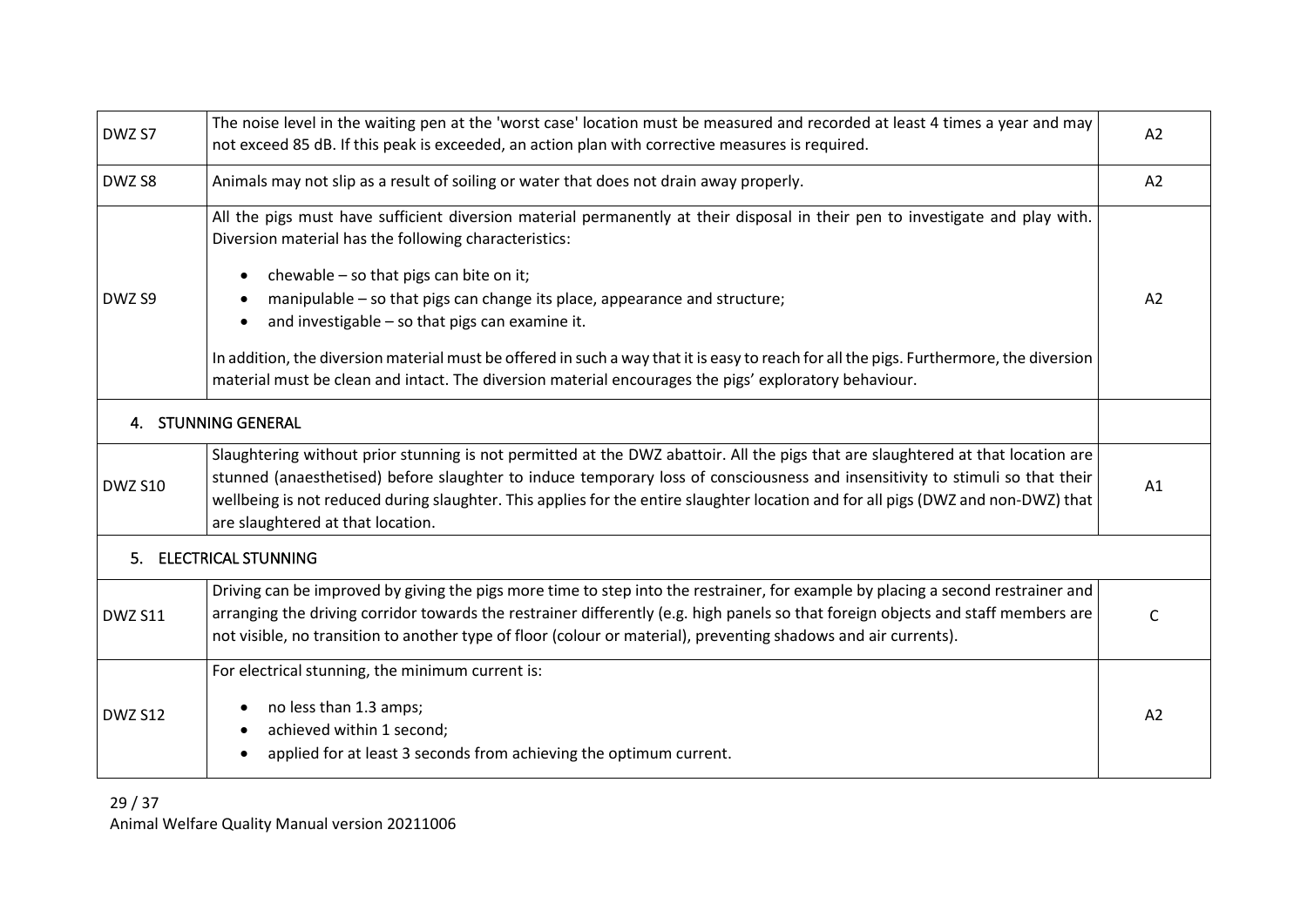<span id="page-29-0"></span>

|                | If the manufacturer of the electrical stunning prescribes in the instructions for use that stunning for less than 3 seconds leads to                                                                                                                                                                                                                                                                                                                                                                          |                |  |  |
|----------------|---------------------------------------------------------------------------------------------------------------------------------------------------------------------------------------------------------------------------------------------------------------------------------------------------------------------------------------------------------------------------------------------------------------------------------------------------------------------------------------------------------------|----------------|--|--|
|                | adequately stunned pigs, the instructions for use may be followed even if the current is then applied for less than 3 seconds.                                                                                                                                                                                                                                                                                                                                                                                |                |  |  |
|                | The current is regularly checked.                                                                                                                                                                                                                                                                                                                                                                                                                                                                             |                |  |  |
| <b>DWZ S13</b> | This occurs at least at the start of the slaughter process, for example with measuring equipment in the stunning device that<br>indicates whether the current is achieved or with test equipment that simulates the resistance of a pig and can measure the<br>flow and the number of amps.                                                                                                                                                                                                                   | A2             |  |  |
| <b>DWZ S14</b> | In case of electrical stunning, the approach is organised in such a way that the pigs go to the restrainer one after another.                                                                                                                                                                                                                                                                                                                                                                                 | A2             |  |  |
| <b>DWZ S15</b> | The interval between electrical stunning and bleeding may not exceed 15 seconds.                                                                                                                                                                                                                                                                                                                                                                                                                              | A2             |  |  |
|                | 6. STUNNING WITH GAS                                                                                                                                                                                                                                                                                                                                                                                                                                                                                          |                |  |  |
|                | In case of stunning with gas, the measuring equipment is calibrated in accordance with the manufacturer's recommendations<br>with certified calibration gases at least twice year. Calibration is defined as comparing the measuring equipment with the<br>reference standard to detect any deviation of the measuring equipment. The calibrations are registered.                                                                                                                                            |                |  |  |
| <b>DWZ S16</b> | In addition, the stunning device (including the spare stunning device) must be checked for any deviations at least once a day and<br>every day it must be checked that sufficient gas is administered to stun all the pigs in the stunning area and thus whether the<br>gas concentrations selected are achieved, before the stunning with gas starts. A check should also be carried out every day to<br>determine whether the alarm sounds if the desired gas concentrations are not or no longer achieved. | A <sub>2</sub> |  |  |
| DWZ S17        | There is sufficient lighting, appropriate for the system, in the transport system/lift and the stunning area. The pigs can see other<br>pigs and their surroundings so that it encourages the pigs to enter the transport system/lift or the stunning area.                                                                                                                                                                                                                                                   |                |  |  |
| DWZ S18        | In the case of stunning with gas, the pigs are driven and stunned in groups. If automatic driving is used, pigs must be prevented<br>from getting stuck or jumping on each other by not overloading the system.                                                                                                                                                                                                                                                                                               |                |  |  |
| <b>DWZ S19</b> | At least 2 pigs can walk into the transport system/lift or the stunning area next to each other.                                                                                                                                                                                                                                                                                                                                                                                                              | A2             |  |  |
| DWZ S20        | As soon as an animal has entered the stunning area, the animal will reach the maximum concentration of CO <sub>2</sub> within 30 seconds<br>A2<br>in the case of a gondola or carrousel system, or within 20 seconds in the case of a dip lift system with 1 lift bar.                                                                                                                                                                                                                                        |                |  |  |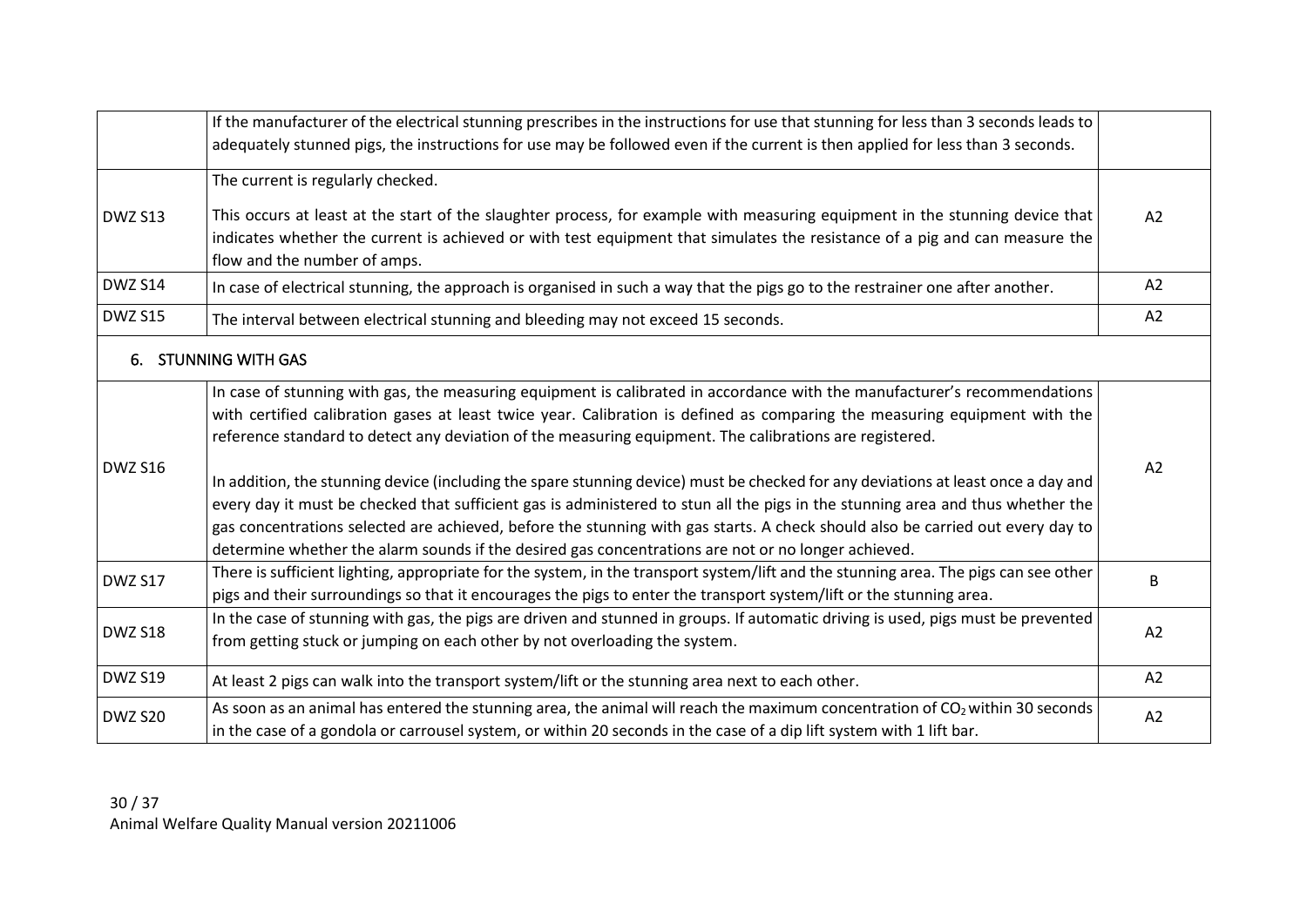<span id="page-30-2"></span><span id="page-30-1"></span><span id="page-30-0"></span>

|             | 7. EMERGENCY STUNNING                                                                                                                                                                                                                                                                                                                                    |    |  |  |  |  |  |  |
|-------------|----------------------------------------------------------------------------------------------------------------------------------------------------------------------------------------------------------------------------------------------------------------------------------------------------------------------------------------------------------|----|--|--|--|--|--|--|
| DWZ S21     | The electronarcosis device is preferred as the stunning method in case of emergency stunning. A captive-bolt device is not used<br>as far as possible to avoid difficulties with placing it in the correct position on the head.                                                                                                                         |    |  |  |  |  |  |  |
| 8. BLEEDING |                                                                                                                                                                                                                                                                                                                                                          |    |  |  |  |  |  |  |
| DWZ S22     | After sticking, the animal is bled out for at least 20 seconds, until at least all the reflexes in the brainstem have ceased, before<br>the animal is taken to the scald tank.                                                                                                                                                                           |    |  |  |  |  |  |  |
| DWZ S23     | The employees' competence (completely slitting the carotid arteries or supply blood vessels, sufficient opening through which<br>the blood can leave the body), the equipment (a knife that is not blunt or too short), the installation and the speed of the<br>slaughter line all help to make effective sticking possible.                            |    |  |  |  |  |  |  |
|             | SECTION II: CONDITIONS RELATING TO STAFF                                                                                                                                                                                                                                                                                                                 |    |  |  |  |  |  |  |
|             | Every quarter, the work, and any problems or deviations from the previous quarter, are evaluated in the presence of amongst<br>others the animal welfare officer and where necessary the procedures are adapted. The evaluation will cover at least the<br>following work (on the basis of a representative random sample and the camera images stored): |    |  |  |  |  |  |  |
| DWZ S24     | unloading the animals into the holding area,<br>moving the animals from the holding area to the stunning area,<br>stunning, including arrival at the stunning area,<br>hanging the animals up after stunning and<br>bleeding the animals. The camera images recorded will be used for this.                                                              | A2 |  |  |  |  |  |  |
| DWZ S25     | During the slaughter process (unloading, driving and stunning the pigs), there is at least one animal welfare officer or an<br>employee with similar training present on the work floor at all times.                                                                                                                                                    |    |  |  |  |  |  |  |
| DWZ S26     | The employees have a positive attitude to improving the pigs' welfare and must be competent and trained. In addition, it is<br>important that they receive further training, so that their knowledge and skills stay abreast of the latest technological<br>developments.                                                                                |    |  |  |  |  |  |  |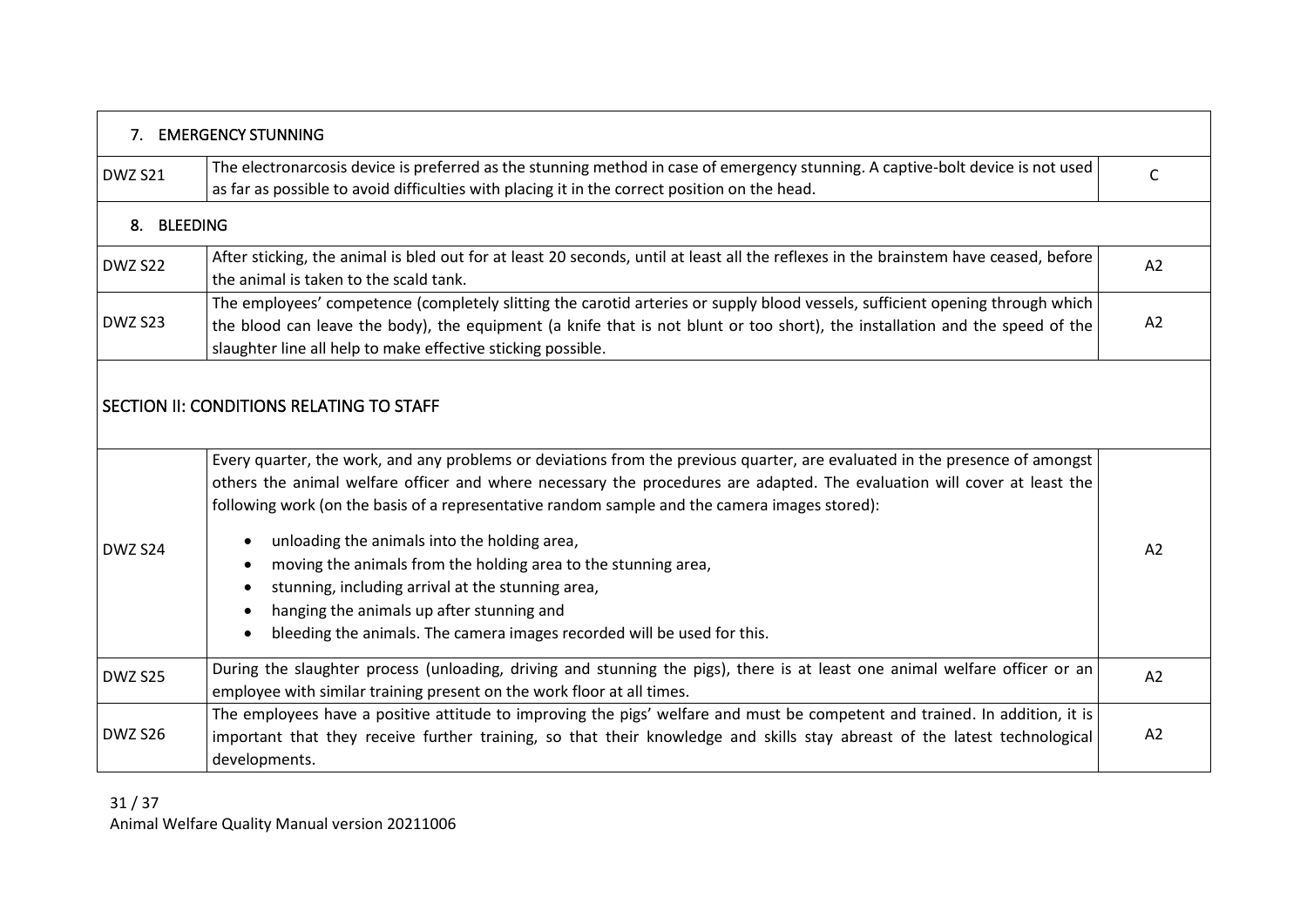<span id="page-31-0"></span>

|         | Staff that works with live pigs must at least once a year take a relevant refresher course in pig welfare.                            |           |  |  |  |
|---------|---------------------------------------------------------------------------------------------------------------------------------------|-----------|--|--|--|
| DWZ S27 | The staff receive instructions for unloading and driving the pigs. The pigs may be stimulated in effective ways to continue walking   |           |  |  |  |
|         | with minimal efforts from the staff (e.g. sufficient lighting, high panels so that foreign objects and staff members are not visible, | B         |  |  |  |
|         | preventing shadows and air currents from forming, no foreign objects in the driving corridor). Properly handling pigs in poor         |           |  |  |  |
|         | condition also plays a role in this.                                                                                                  |           |  |  |  |
| DWZ S28 | The staff has sufficient know-how and competence to carry out different acts such as emergency stunning in the lorry or on the        | A2        |  |  |  |
|         | unloading platform. Sound knowledge of other actions, such as placing electrodes and cutting open the pigs is also essential.         |           |  |  |  |
|         |                                                                                                                                       |           |  |  |  |
|         | SECTION III: CONDITIONS RELATING TO TRACKING                                                                                          | violation |  |  |  |
|         |                                                                                                                                       |           |  |  |  |
|         |                                                                                                                                       |           |  |  |  |
| DWZ S29 | Only DWZ fattening pigs that are accompanied by a departure sheet may be slaughtered as DWZ fattening pigs.                           |           |  |  |  |
|         | During the entire production process, the abattoir has visibly and strictly separated pigs and pork with different DWZ scopes and     |           |  |  |  |
|         | non-DWZ pigs and pork.                                                                                                                |           |  |  |  |
|         | On delivery to the abattoir, DWZ fattening pigs must always be unloaded, stalled and slaughtered per group.                           |           |  |  |  |
| DWZ S30 |                                                                                                                                       | A2        |  |  |  |
|         | During the entire production process (from the entry check, waiting period in the holding area, slaughter process, storage,           |           |  |  |  |
|         | cutting and shipping), the channelling system described in the internal quality manual must be observed. Separation can be            |           |  |  |  |
|         | indicated using coloured labels, stickers, stamps, coloured crates, coloured crate lines, etc.                                        |           |  |  |  |
|         | The abattoir has a procedure for the mass balance sheet with regard to the amount of DWZ-worthy slaughtered and butchered             |           |  |  |  |
| DWZ S31 | meat and the DWZ-worthy meat delivered.                                                                                               | A2        |  |  |  |
|         |                                                                                                                                       |           |  |  |  |
| DWZ S32 | At least once a year the company will carry out a check of the amounts over the period of 1 year on the basis of the mass balance     |           |  |  |  |
|         | sheet.                                                                                                                                | A2        |  |  |  |
|         | The mass balance sheet must be balanced and a substantiated reason registered for any difference. A reasonable waste                  |           |  |  |  |
|         | percentage is taken into account for the mass balance sheet.                                                                          |           |  |  |  |
|         |                                                                                                                                       |           |  |  |  |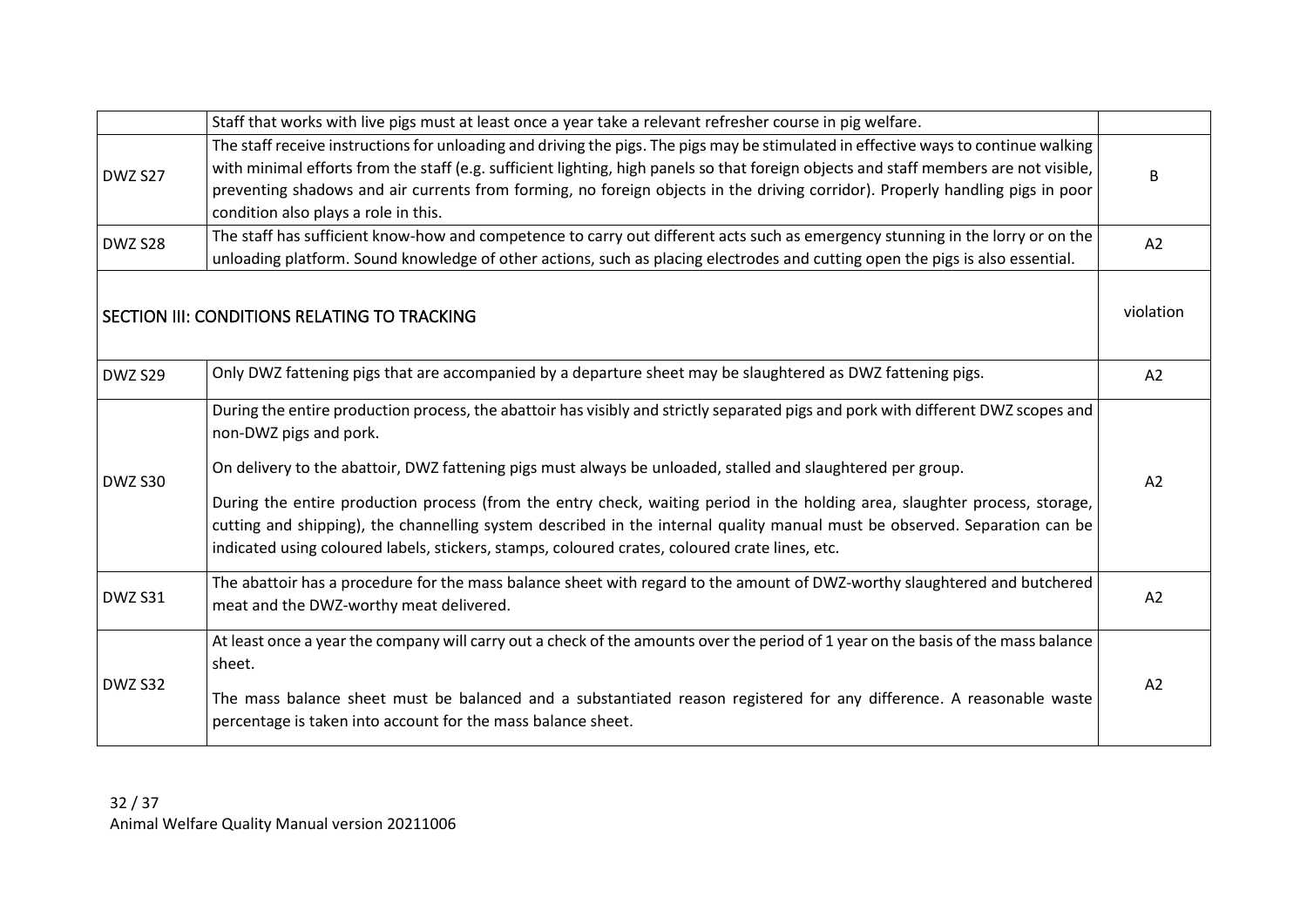<span id="page-32-1"></span><span id="page-32-0"></span>

| DWZ S33 | The number of kilograms of pigs and meat that are no longer channelled under the DWZ label is registered in the internal tracking<br>system.                                                                                                                                                           |    |  |  |  |
|---------|--------------------------------------------------------------------------------------------------------------------------------------------------------------------------------------------------------------------------------------------------------------------------------------------------------|----|--|--|--|
|         | To ensure the traceability and batch identification of DWZ pork or by-products from the abattoir to the next link in the chain, a<br>certificate must be drawn up for each delivery.                                                                                                                   |    |  |  |  |
| DWZ S34 | A certified abattoir must deliver DWZ batches with a specimen certificate to the next link in the chain if the latter is not (yet)<br>certified or in the process of joining. An abattoir that is in the process of joining the system must also use specimen certificates.                            |    |  |  |  |
|         | The abattoir must draw up the certificate completely and correctly in the online 'TRACY' application.                                                                                                                                                                                                  |    |  |  |  |
| DWZ S35 | When trading in and transporting DWZ pork or by-products, the accompanying transport document and invoice must state that<br>it concerns DWZ pork or by-products.                                                                                                                                      |    |  |  |  |
| DWZ S36 | The DWZ product to be delivered has the corresponding DWZ scope with the right level or a lower level in the text or logo for<br>business to business, or logo for consumer packaging. This indication is applied to both the products themselves and to the<br>accompanying packing list and invoice. |    |  |  |  |
|         | SECTION IV: CONDITIONS RELATING TO INFRASTRUCTURE                                                                                                                                                                                                                                                      |    |  |  |  |
|         | 1. CAMERA SURVEILLANCE                                                                                                                                                                                                                                                                                 |    |  |  |  |
| DWZ S37 | The cameras are positioned in such a way that at all times there is a clear view of the processes being surveyed.                                                                                                                                                                                      |    |  |  |  |
| DWZ S38 | At all times it is possible to clearly see the pictures of all the cameras via one or more monitors.                                                                                                                                                                                                   |    |  |  |  |
|         | With regard to the camera images recorded, the abattoir will:                                                                                                                                                                                                                                          |    |  |  |  |
| DWZ S39 | keep them for at least 4 weeks;<br>on request offer them for inspection to the auditor.                                                                                                                                                                                                                | A2 |  |  |  |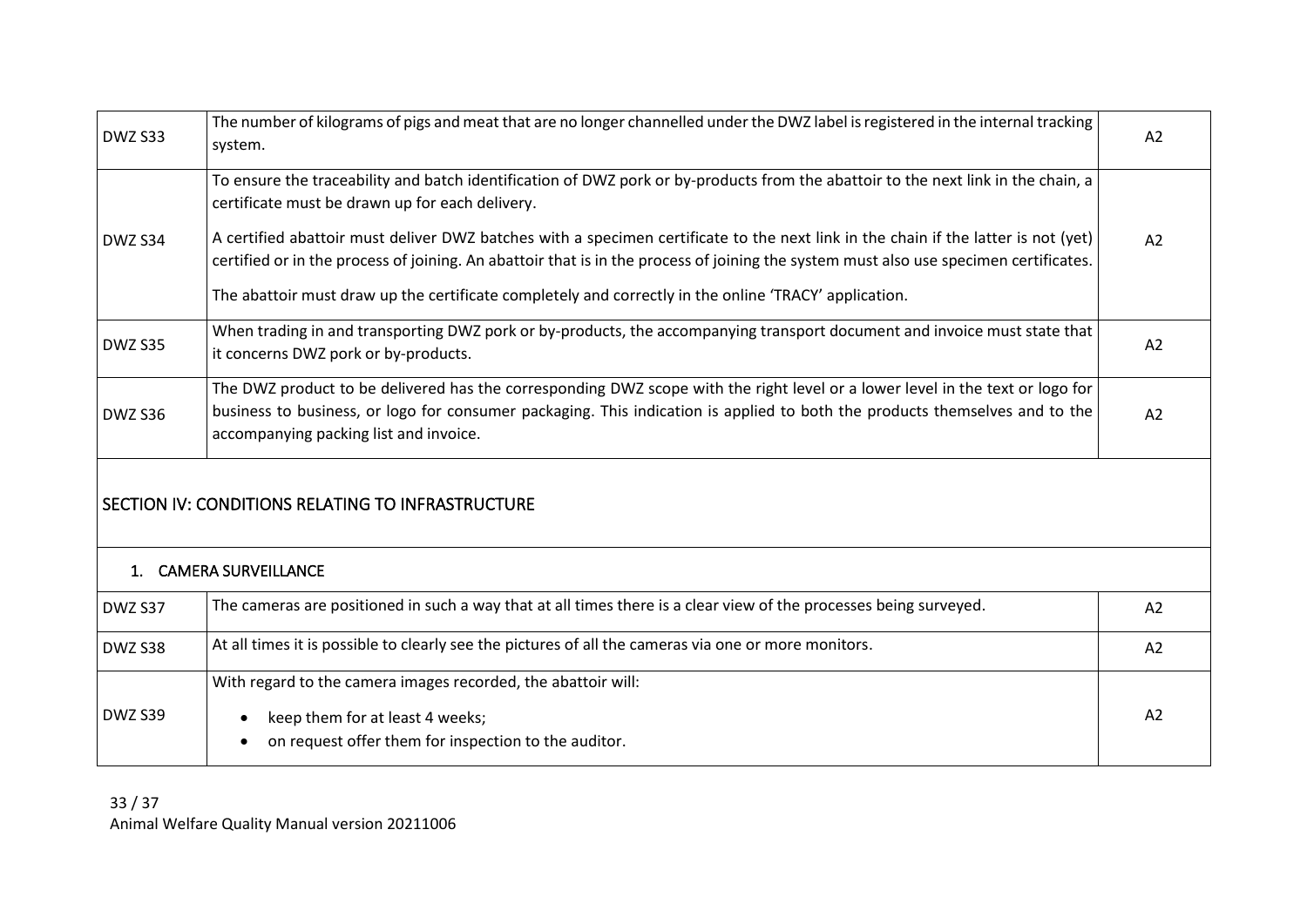<span id="page-33-2"></span><span id="page-33-1"></span><span id="page-33-0"></span>

| 2. DELIVERY AREA |                                                                                                                                                                                                                                                                                                                    |    |  |  |
|------------------|--------------------------------------------------------------------------------------------------------------------------------------------------------------------------------------------------------------------------------------------------------------------------------------------------------------------|----|--|--|
| DWZ S40          | The slope between the lorry and the unloading platform is not too steep $(20^{\circ})$ so that the animals cannot slip. If the angle of<br>the slope is more than 10°, there is a system in place so that the animals can exit the vehicle without risks or difficulties (e.g.<br>A <sub>2</sub><br>foot battens). |    |  |  |
| DWZ S41          | The tailgate connects with the unloading platform. There is no opening between the tailgate of the lorry and the unloading<br>platform.                                                                                                                                                                            |    |  |  |
| DWZ S42          | The platform is lit.                                                                                                                                                                                                                                                                                               | A2 |  |  |
| DWZ S43          | The platform is rough to avoid the animals slipping.                                                                                                                                                                                                                                                               | A2 |  |  |
| DWZ S44          | There are protective walls.                                                                                                                                                                                                                                                                                        |    |  |  |
| $\mathbf{3}$     | <b>HOLDING AREA</b>                                                                                                                                                                                                                                                                                                |    |  |  |
| DWZ S45          | The walls of the holding area have a smooth finish.                                                                                                                                                                                                                                                                |    |  |  |
| DWZ S46          | The floors of the holding area slope down slightly to avoid puddles forming.                                                                                                                                                                                                                                       |    |  |  |
| DWZ S47          | The design of the delivery and holding areas must stimulate the pigs to move forward, with:<br>as few sharp bends and/or dead angles as possible;<br>nothing sticking out and no obstacles;<br>sufficient lighting.                                                                                                |    |  |  |
| DWZ S48          | All the areas must be designed in such a way that at least 2 pigs can walk next to each other.                                                                                                                                                                                                                     |    |  |  |
| 4.               | <b>DRIVING CORRIDOR</b>                                                                                                                                                                                                                                                                                            |    |  |  |
| DWZ S49          | The design of the driving corridor must stimulate the pigs to move forward, with:<br>B                                                                                                                                                                                                                             |    |  |  |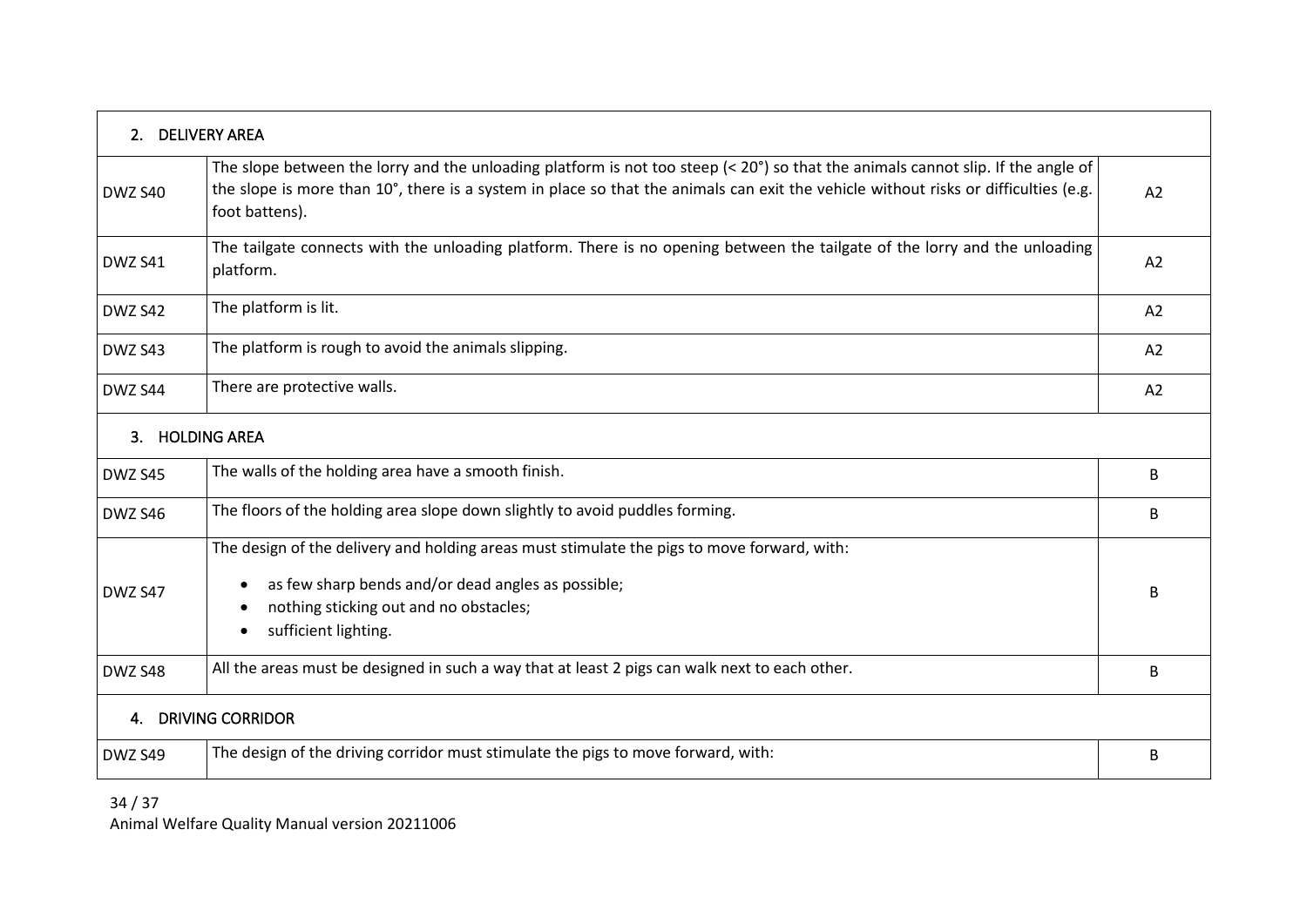|         | as few sharp bends and/or dead angles as possible;<br>nothing sticking out and no obstacles (drains in the floor or people standing around the pigs);<br>sufficient lighting.<br>The better this is organised, the fewer aids will be required to drive the pigs.                                                                                                                                            |  |  |  |  |
|---------|--------------------------------------------------------------------------------------------------------------------------------------------------------------------------------------------------------------------------------------------------------------------------------------------------------------------------------------------------------------------------------------------------------------|--|--|--|--|
| DWZ S50 | The walls in the corridor leading to the stunning area have a smooth finish.                                                                                                                                                                                                                                                                                                                                 |  |  |  |  |
| DWZ S51 | The pigs in the corridor leading to the stunning area can follow each other.                                                                                                                                                                                                                                                                                                                                 |  |  |  |  |
| DWZ S52 | The corridor leading to the stunning area is so wide that 2 pigs can walk next to each other. In case of stunning with $CO2$ gas, in<br>the approach to the stunning area, the number of pigs may be dosed by means of a gate. The pigs can walk through the gate<br>one by one. A gate may not serve to separate individual pigs from the group. The pigs must still be stunned as a group at all<br>times. |  |  |  |  |
| DWZ S53 | The pigs walk down the corridor leading to the stunning area from the darkness towards to the light.                                                                                                                                                                                                                                                                                                         |  |  |  |  |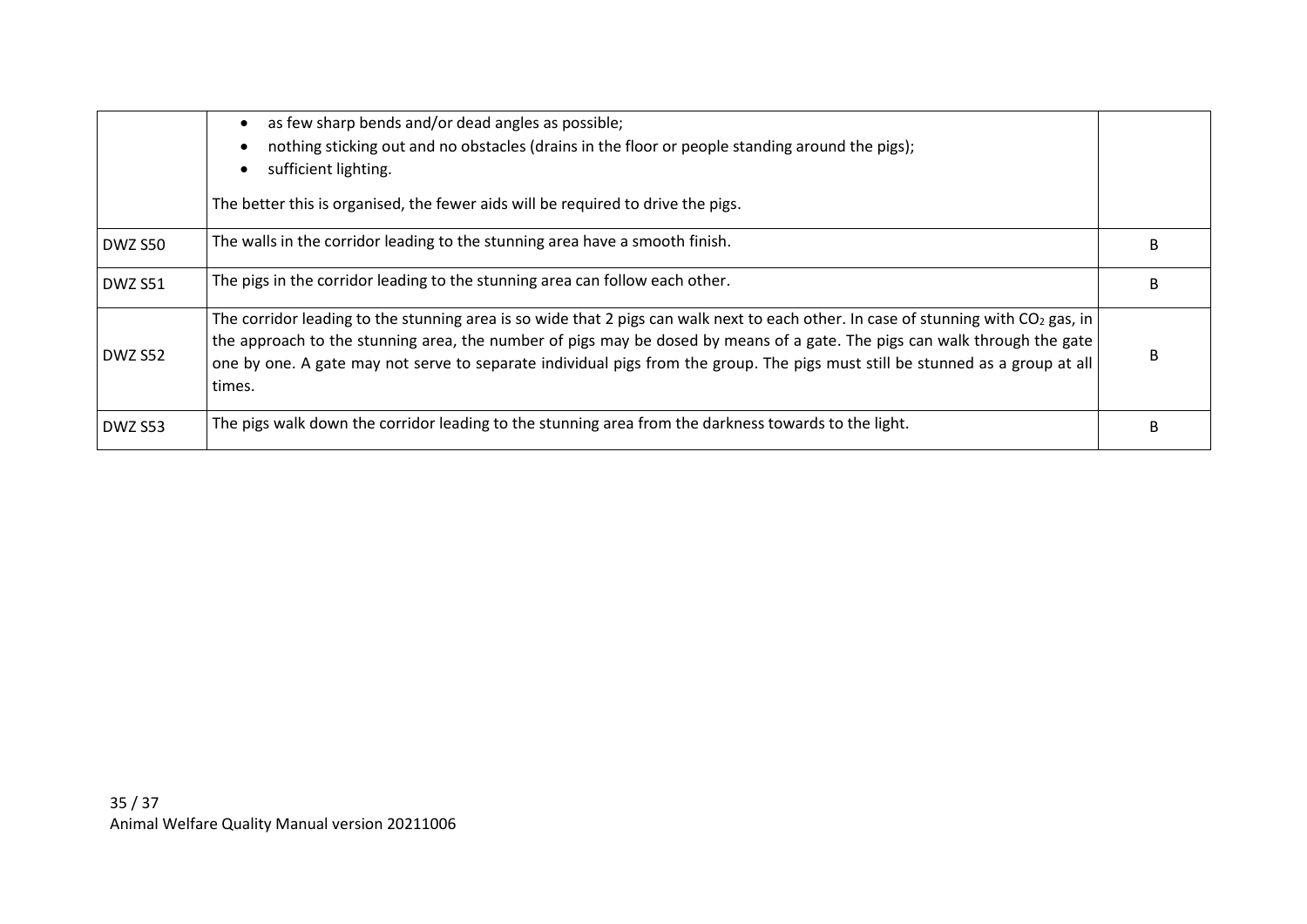### B.5. CUTTING PLANT

<span id="page-35-1"></span><span id="page-35-0"></span>

|        | SECTION I: CONDITIONS RELATING TO TRACKING                                                                                                                                                | violation      |  |
|--------|-------------------------------------------------------------------------------------------------------------------------------------------------------------------------------------------|----------------|--|
|        | During the entire company process (during storage and processing), the processor visibly and clearly separates DWZ products                                                               |                |  |
| DWZ U1 | from non-DWZ products. DWZ meat is processed and stored demonstrably separately.                                                                                                          | A2             |  |
|        | Separation can be indicated using coloured crates, stickers, coloured crate liners, labels, etc.                                                                                          |                |  |
| DWZ U2 | The cutting plant has a procedure for the mass balance sheet with regard to the amount of DWZ-worthy slaughtered and                                                                      | A2             |  |
|        | butchered meat and the DWZ-worthy meat delivered.                                                                                                                                         |                |  |
|        | At least once a year the company will carry out a check of the amounts over the period of 1 year on the basis of the mass balance                                                         |                |  |
|        | sheet.                                                                                                                                                                                    |                |  |
| DWZ U3 |                                                                                                                                                                                           | A <sub>2</sub> |  |
|        | The mass balance sheet must be balanced and a substantiated reason registered for any difference. A reasonable waste                                                                      |                |  |
|        | percentage is taken into account for the mass balance sheet.                                                                                                                              |                |  |
| DWZ U4 | The number of kilograms of pigs and meat that are no longer channelled under the DWZ label is registered in the internal tracking                                                         | A2             |  |
|        | system.                                                                                                                                                                                   |                |  |
|        | To ensure the traceability and batch identification of DWZ pork or by-products from the cutting plant to the next link in the<br>chain, a certificate must be drawn up for each delivery. |                |  |
|        | A certified cutting plant must deliver DWZ batches with a specimen certificate to the next link in the chain if the latter is not                                                         |                |  |
| DWZ U5 | (yet) certified or in the process of joining. A cutting plant that is in the process of joining the system must also use specimen                                                         | A <sub>2</sub> |  |
|        | certificates.                                                                                                                                                                             |                |  |
|        | The cutting plant must draw up the certificate completely and correctly in the online 'TRACY' application.                                                                                |                |  |
| DWZ U6 | When trading in and transporting DWZ pork or by-products, the accompanying transport document and invoice must state that                                                                 | A2             |  |
|        | it concerns DWZ pork or by-products.                                                                                                                                                      |                |  |
|        | The DWZ product to be delivered has the corresponding DWZ scope with the right level or a lower level in the text or logo for                                                             |                |  |
| DWZ U7 | business to business, or logo for consumer packaging. This indication is applied to both the products themselves and to the                                                               | A <sub>2</sub> |  |
|        | accompanying packing list and invoice.                                                                                                                                                    |                |  |